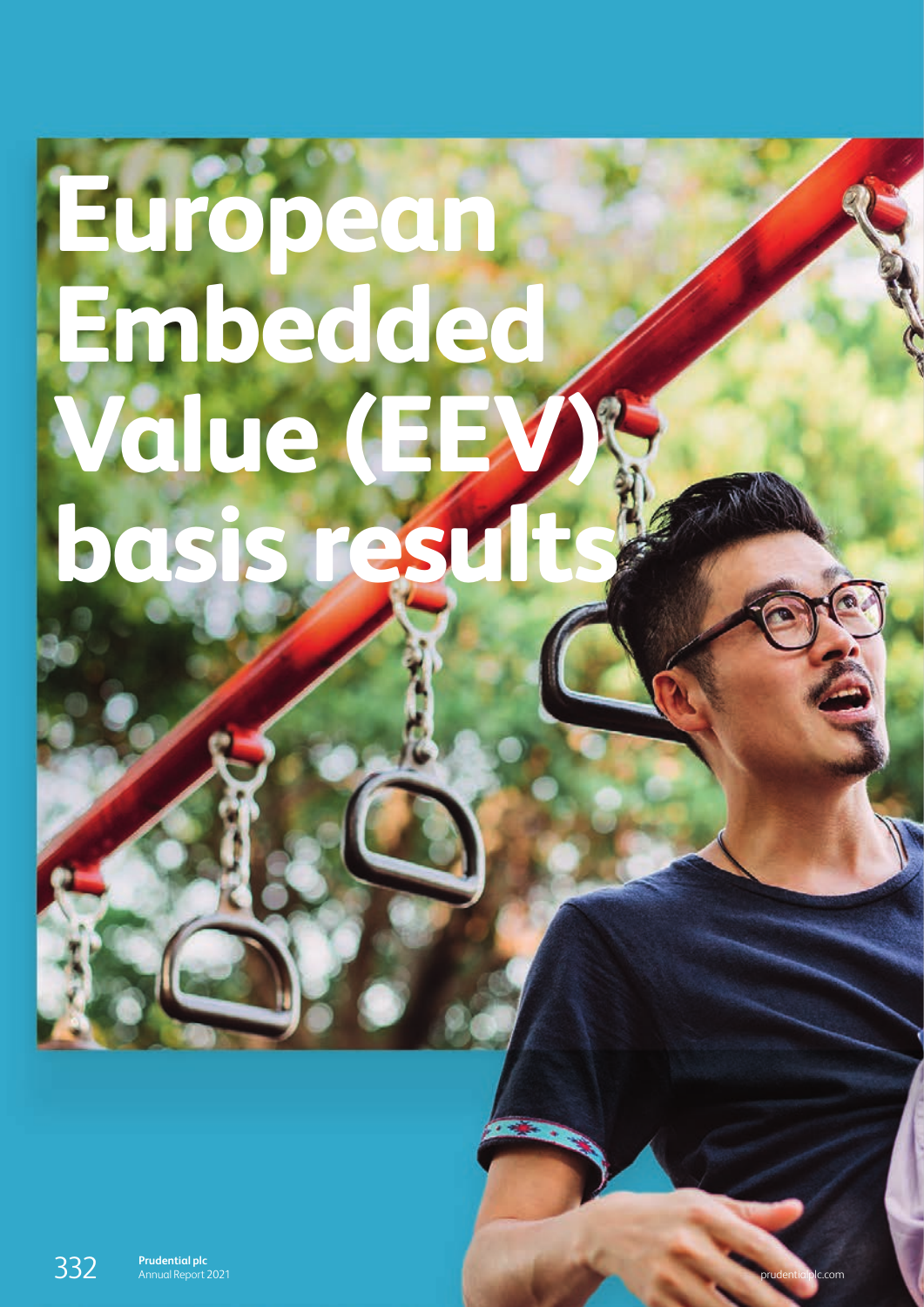# **Contents**



Group overview **Group overview**

Prudential plc **333**<br>Annual Report 2021 333

334 Index to EEV basis results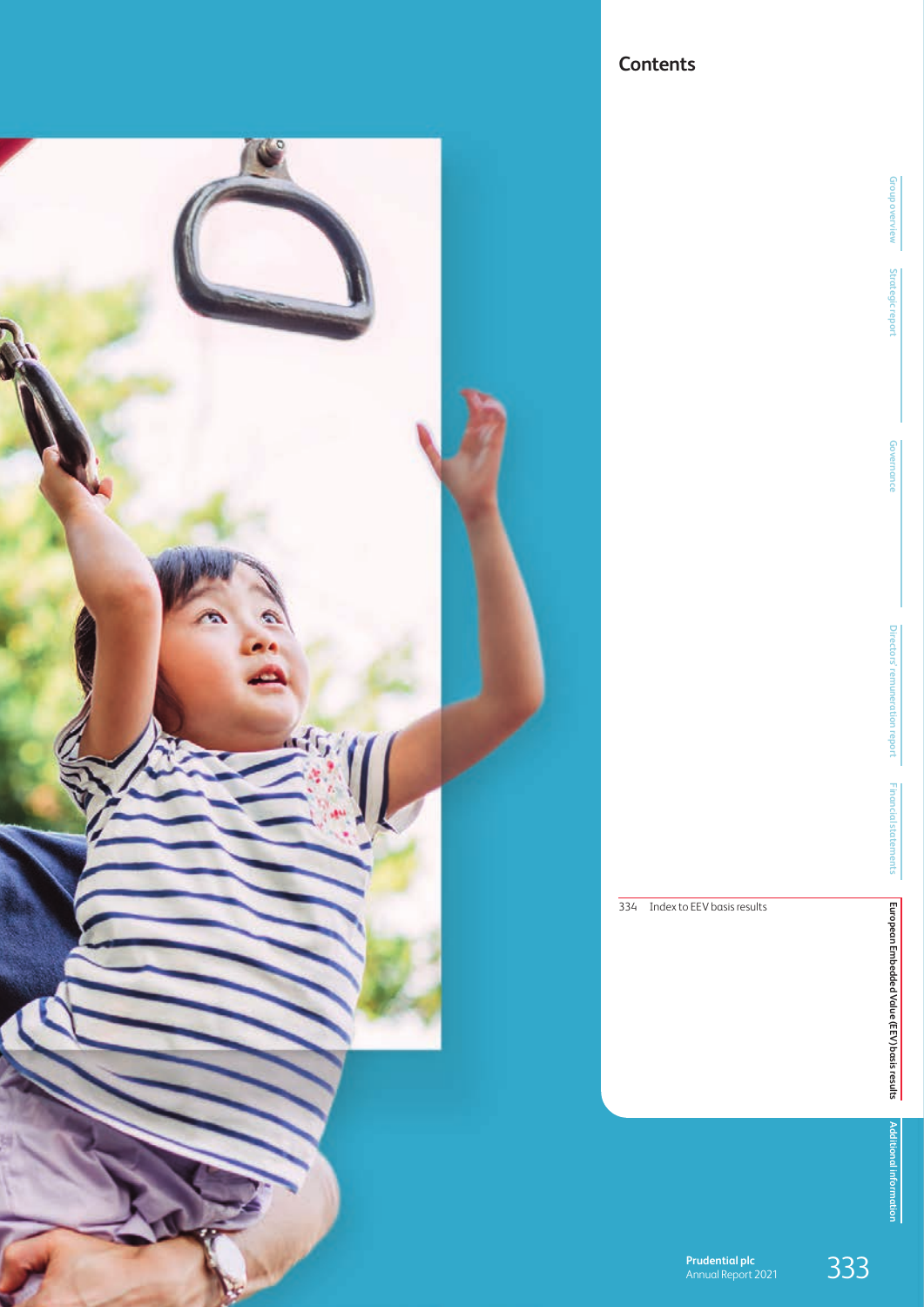# **Index to European Embedded Value (EEV) basis results**

|                                                  | Page |
|--------------------------------------------------|------|
| Basis of preparation                             | 335  |
| EEV results highlights for continuing operations | 336  |
| Movement in Group EEV shareholders' equity       | 337  |
| Movement in Group free surplus                   | 339  |

### **Notes on the EEV basis results**

|    | Analysis of new business profit and EEV for long-term business operations                                                                       | 341 |
|----|-------------------------------------------------------------------------------------------------------------------------------------------------|-----|
| 2  | Analysis of movement in net worth and value of in-force business for long-term business operations                                              | 342 |
| 3  | Sensitivity of results for long-term business operations to alternative economic assumptions                                                    | 343 |
| 4  | Expected transfer of value of in-force business and required capital to free surplus for long-term business operations<br>on a discounted basis | 345 |
| 5  | EEV basis results for other operations                                                                                                          | 346 |
| 6  | Net core structural borrowings of shareholder-financed businesses                                                                               | 347 |
| 7  | Comparison of EEV basis shareholders' equity with IFRS basis shareholders' equity                                                               | 348 |
| 8  | Methodology and accounting presentation                                                                                                         | 349 |
| 9  | Assumptions                                                                                                                                     | 353 |
| 10 | Insurance new business                                                                                                                          | 355 |
| 11 | Post balance sheet events                                                                                                                       | 355 |
|    | Statement of Directors' responsibilities                                                                                                        | 356 |
|    | Auditor's report                                                                                                                                | 357 |

### **Description of EEV basis reporting**

The EEV basis results have been prepared in accordance with the EEV Principles issued by the European Insurance CFO Forum in 2016. All results are stated net of tax and converted using actual exchange rates (AER) unless otherwise stated. AER are actual historical exchange rates for the relevant accounting period. Constant exchange rate (CER) results are calculated by translating prior period results using current period foreign currency exchange rates, ie current period average rates for the income statement and current period closing rates for the balance sheet. Where appropriate, the EEV basis results include the effects of adoption of IFRS Standards.

The Directors are responsible for the preparation of the supplementary information in accordance with the EEV Principles. In preparing the EEV basis supplementary information, the Directors have satisfied themselves that the Group remains a going concern. Further information is provided in note A1 of the IFRS financial statements.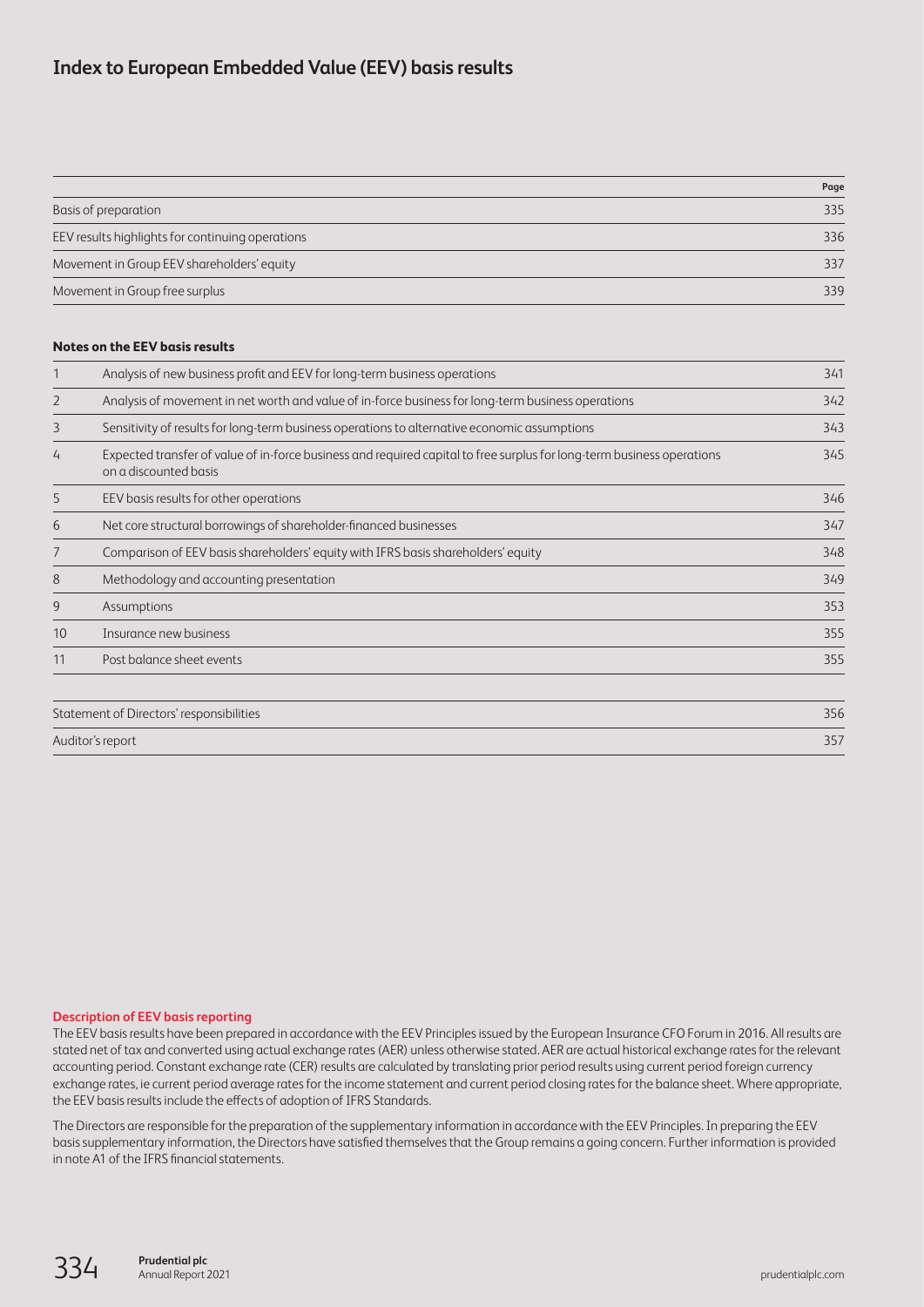# **Basis of preparation**

IFRS profit for long-term business broadly reflects the aggregate of results on a traditional accounting basis. By contrast, EEV is a way of measuring the value of the in-force life insurance business. The value of future new business is excluded from the embedded value. The EEV Principles provide consistent definitions of the components of EEV, a framework for setting assumptions and an approach to the underlying methodology and disclosures. The EEV principles were designed to provide guidance and common principles that could be understood by both users and preparers alongside prescribing a minimum level of disclosures to enable users to understand an entity's methodology, assumptions and key judgments as well as the sensitivity of an entity's EEV to key assumptions. Results prepared under the EEV Principles represent the present value of the shareholders' interest in the post-tax future profits (on a local statutory basis) expected to arise from the current book of long-term business, after sufficient allowance has been made for the aggregate risks in the business. The shareholders' interest in the Group's long-term business is the sum of the shareholders' total net worth and the value of in-force business. The Group's EEV has been prepared in accordance with the relevant regulatory regimes in place at 31 December 2021. It does not anticipate proposed future changes to these regimes.

For the purposes of preparing EEV basis results, insurance joint ventures and associates are included at the Group's proportionate share of their embedded value and not at their market value. Asset management and other non-insurance subsidiaries, joint ventures and associates are included in the EEV basis results at the Group's proportionate share of IFRS basis shareholders' equity, with central Group debt shown on a market value basis. Key features of the Group's EEV methodology include:

- > *Economic assumptions:* The projected post-tax profits assume a level of future investment return and are discounted using a risk discount rate. Both the risk discount rate and the investment return assumptions are updated at each valuation date to reflect current market risk-free rates, such that changes in market risk-free rates impact all projected future cash flows. Risk-free rates, and hence investment return assumptions, are based on observable market data, with current market risk-free rates assumed to remain constant throughout the projection, with no trending or mean reversion to longer-term assumptions. Different products will be sensitive to different assumptions, for example, participating products or products with guarantees are likely to benefit disproportionately from higher assumed investment returns.
- **>** *Time value of financial options and guarantees*: Explicit quantified allowances are made for the time value of financial options and guarantees (TVOG). The TVOG is determined by weighting the probability of outcomes across a large number of different economic scenarios and is typically less applicable to health and protection business that generally contains more limited financial options or guarantees. At 31 December 2021, the TVOG for continuing operations is \$(784) million (31 December 2020: \$(1,912) million). The magnitude of the TVOG at 31 December 2021 would be approximately equivalent to a 10 basis point (2020: 30 basis point) increase in the weighted average risk discount rate which has increased 70 basis points since 31 December 2020.
- **>** *Allowance for risk in the risk discount rates:* Risk discount rates are set equal to the risk-free rate at the valuation date plus product-specific allowances for market and non-market risks. Risks that are explicitly captured elsewhere, such as via the TVOG, are not included in the risk discount rates. The allowance for market risk is based on a product-by-product assessment of the sensitivity of shareholder cash flows to varying market returns. This approach reflects the inherent market risk in each product group and results in lower risk discount rates for products where the majority of shareholder profit is uncorrelated to market risk and appropriately higher risk discount rates for products where there is greater market exposure for shareholders. For example, for health and protection products, which represent about 61 per cent of the value of in-force business and 54 per cent of new business profit, the major sources of shareholder profits are underwriting profits or fixed shareholder charges which have very low market risk sensitivity. The construct of UK-style with-profits funds in some business units (representing 19 per cent of the value of in-force and 15 per cent of new business profit) reduce the market volatility of both policyholder and shareholder cash flows due to smoothed bonus declarations and for some markets the presence of an estate. Accordingly, 80 per cent of the value of in-force is products with low market risk sensitivity and this is reflected in the overall risk discount rate. For unit-linked products where fund management charges fluctuate with the investment return a portion of the profits will typically be more sensitive to market risk due to the higher proportion of equity-type assets in the investment portfolio resulting in a higher risk discount rate, this business represents 17 per cent of the value of in-force and 15 per cent of the value of new business profit which limits the impact on the overall risk discount rate. The remaining parts of the business (3 per cent of the value in-force and 16 per cent of the value of new business) relate to non-participating products not covered by the above. The allowance for non-market risk comprises a base Group-wide allowance of 50 basis points plus additional allowances for emerging market risk where appropriate. At 31 December 2021, the total allowance for non-market risk is equivalent to a \$(3.7) billion (2020: \$(3.2) billion) reduction, or around (8) per cent (2020: (7) per cent) of the embedded value.

Post the demerger of the Group's US operations, Jackson Financial Inc. (Jackson), in September 2021, the Group's retained interest in Jackson has been included at its fair value within other (central) operations. This is equivalent to its value within the Group's IFRS financial statements. Further information is contained in note 5.

statem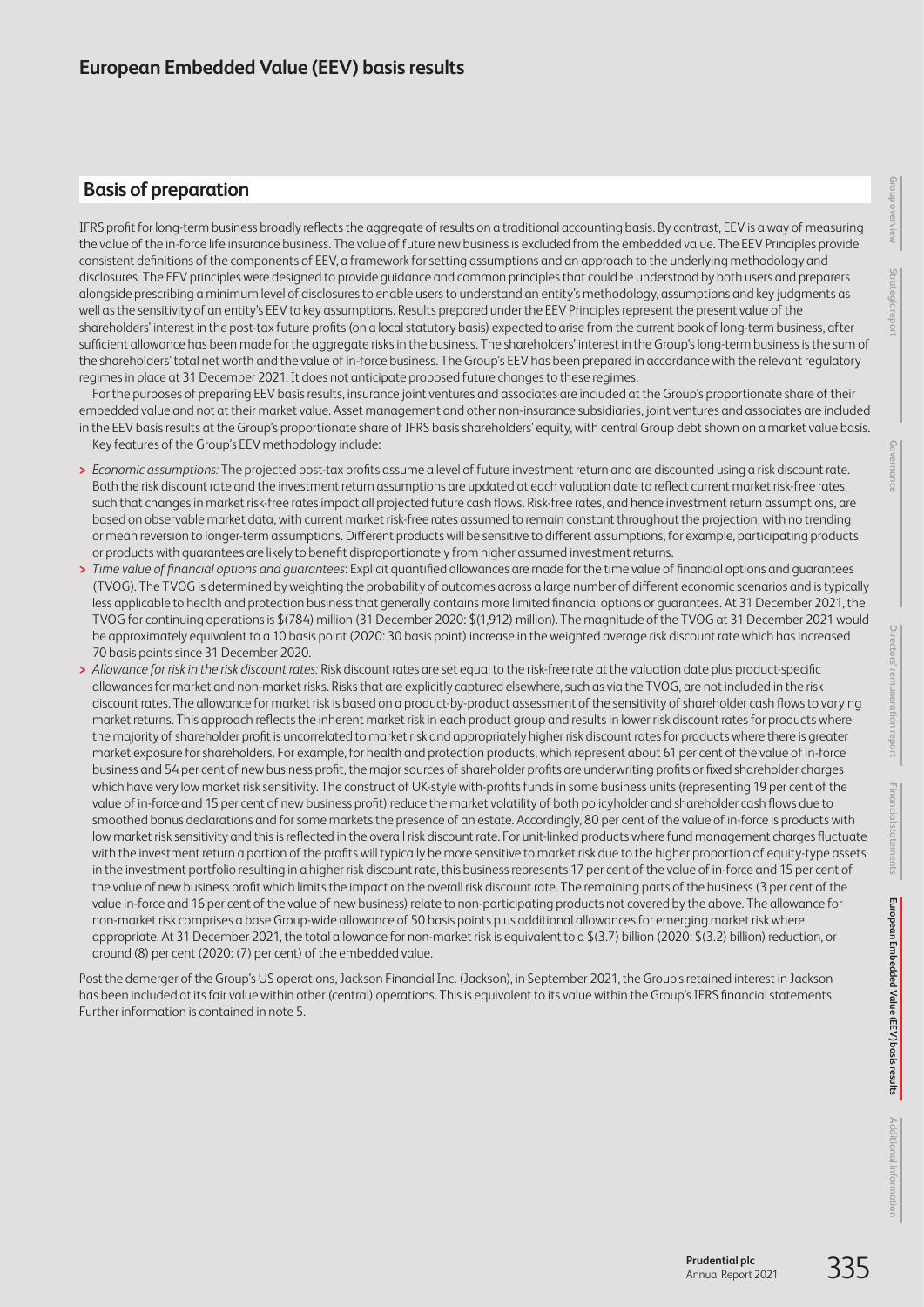# **EEV results highlights for continuing operations**

|                                                                                                                                                                                                       | 2021                            |                                  | 2020                        |                                  |                            |
|-------------------------------------------------------------------------------------------------------------------------------------------------------------------------------------------------------|---------------------------------|----------------------------------|-----------------------------|----------------------------------|----------------------------|
|                                                                                                                                                                                                       |                                 | <b>AER</b>                       |                             | <b>CER</b>                       |                            |
|                                                                                                                                                                                                       | $\mathsf{Sm}$<br>note (ii)      | $\mathsf{S}$ m<br>note (i)       | % change                    | $\mathsf{Sm}$<br>note (i)        | % change                   |
| New business profit note (v)<br>Annual premium equivalent (APE) <sup>note (v)</sup><br>New business margin (APE) (%)<br>Present value of new business premiums (PVNBP)                                | 2,526<br>4,194<br>60%<br>24,153 | 2,201<br>3,808*<br>58%<br>21,587 | 15%<br>10%<br>$+2pp$<br>12% | 2.240<br>3,890*<br>58%<br>22,041 | 13%<br>8%<br>$+2pp$<br>10% |
| <b>Operating free surplus generated notes (iii)(v)</b>                                                                                                                                                | 2,071                           | 1,888*                           | 10%                         | 1,928*                           | 7%                         |
| <b>EEV operating profit notes (iv) (v)</b><br>EEV operating profit, net of non-controlling interests<br>Operating return on average EEV shareholders' equity,<br>net of non-controlling interests (%) | 3,543<br>3,515<br>8%            | 3.401<br>3,391<br>8%             | 4%<br>4%                    | 3,444<br>3,434                   | 3%<br>2%                   |
| Closing EEV shareholders' equity, net of non-controlling interests<br>Closing EEV shareholders' equity, net of non-controlling interests per share<br>(in cents)                                      | 47,355<br>1,725¢                | 41,926<br>$1,607$ ¢              | 13%<br>7%                   | 41,350<br>1,585¢                 | 15%<br>9%                  |

\* Re-presented to include amounts relating to Africa.

### **Notes**

(i) The results above are for the Group's continuing operations only, excluding results from the discontinued US operations which were demerged in September 2021. The Group has changed its operating segments from 2021, as discussed in note B1.3 of the IFRS financial statements, with Africa operations included in long-term business. New business profit for full year 2020 exclude contributions from Africa.

(iii) Operating free surplus generated is for long-term and asset management businesses only, before restructuring and IFRS 17 implementation costs, centrally incurred costs and eliminations. (iv) Group EEV operating profit is stated after restructuring and IFRS 17 implementation costs, centrally incurred costs and eliminations.

(v) Presented before deducting the amounts attributable to non-controlling interests. This presentation is applied consistently throughout this document, unless stated otherwise.

The supplementary information on pages 335 to 355 were approved by the Board of Directors on 8 March 2022. They were signed on its behalf by:

Shut Video

**Shriti Vadera** Chair

**Mike Wells** Group Chief Executive

What I

**Mark FitzPatrick** Group Chief Financial Officer and Chief Operating Officer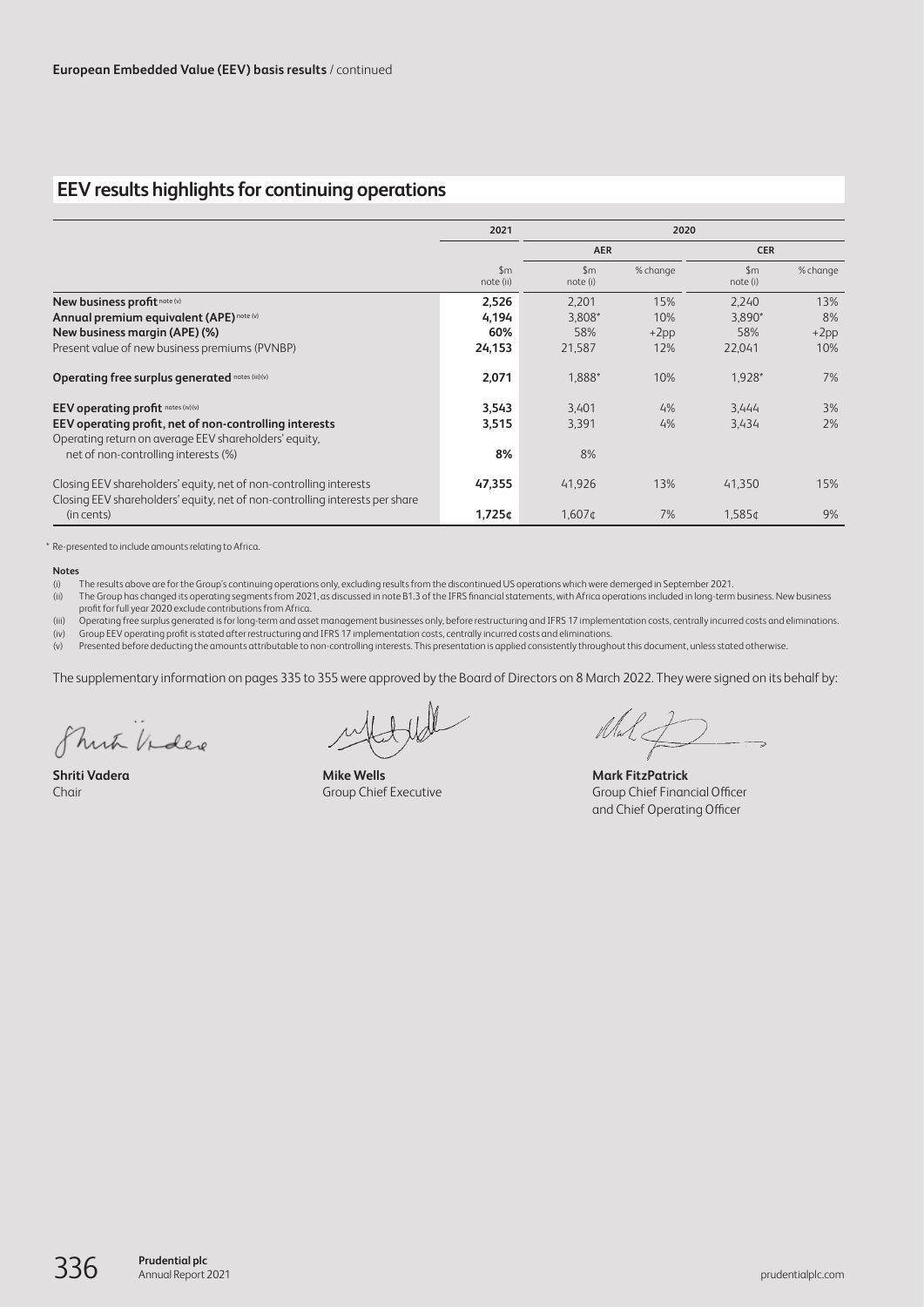# **Movement in Group EEV shareholders' equity**

| Movement in Group EEV shareholders' equity                                                                                                                                                                                                                                                                                                                                                    |                                   |                                                                                     |                                                                         |                                                                                |                                                    |                                      |
|-----------------------------------------------------------------------------------------------------------------------------------------------------------------------------------------------------------------------------------------------------------------------------------------------------------------------------------------------------------------------------------------------|-----------------------------------|-------------------------------------------------------------------------------------|-------------------------------------------------------------------------|--------------------------------------------------------------------------------|----------------------------------------------------|--------------------------------------|
|                                                                                                                                                                                                                                                                                                                                                                                               |                                   |                                                                                     |                                                                         | 2021 \$m                                                                       |                                                    | 2020 \$m                             |
|                                                                                                                                                                                                                                                                                                                                                                                               | Note                              | Insurance<br>and asset<br>management<br>operations                                  | Other<br>(central)                                                      | Discontinued<br>operations US operations<br>note (i)                           | Group<br>total                                     | Group<br>total<br>note (i)           |
| <b>Continuing operations:</b><br>New business profit<br>Profit from in-force long-term business                                                                                                                                                                                                                                                                                               | $\mathbf{1}$<br>$\sqrt{2}$        | 2,526<br>1,630                                                                      |                                                                         | $\overline{\phantom{0}}$                                                       | 2,526<br>1,630                                     | 2,201<br>1,926                       |
| Long-term business<br>Asset management                                                                                                                                                                                                                                                                                                                                                        |                                   | 4,156<br>284                                                                        | -                                                                       | $\overline{\phantom{0}}$<br>-                                                  | 4,156<br>284                                       | 4,127<br>253                         |
| Operating profit from long-term and asset management businesses<br>Other income and expenditure                                                                                                                                                                                                                                                                                               | 5                                 | 4,440                                                                               | (723)                                                                   | $\qquad \qquad \blacksquare$<br>-                                              | 4,440<br>(723)                                     | 4,380<br>(826)                       |
| Operating profit (loss) before restructuring and IFRS 17 implementation costs<br>Restructuring and IFRS 17 implementation costs                                                                                                                                                                                                                                                               |                                   | 4,440<br>(90)                                                                       | (723)<br>(84)                                                           | $\overline{\phantom{0}}$<br>-                                                  | 3,717<br>(174)                                     | 3,554<br>(153)                       |
| Operating profit (loss) for the year                                                                                                                                                                                                                                                                                                                                                          |                                   | 4,350                                                                               | (807)                                                                   | $\overline{\phantom{a}}$                                                       | 3,543                                              | 3,401                                |
| Short-term fluctuations in investment returns<br>Effect of changes in economic assumptions<br>Loss attaching to corporate transactions<br>Mark-to-market value movements on core structural borrowings                                                                                                                                                                                        | $\sqrt{2}$<br>$\overline{2}$<br>6 | (1,015)<br>412                                                                      | (25)<br>$\overline{\phantom{0}}$<br>(35)<br>357                         | $\overline{\phantom{0}}$<br>-                                                  | (1,040)<br>412<br>(35)<br>357                      | 1,937<br>(996)<br>(121)<br>(247)     |
| Non-operating profit (loss)                                                                                                                                                                                                                                                                                                                                                                   |                                   | (603)                                                                               | 297                                                                     | $\overline{\phantom{0}}$                                                       | (306)                                              | 573                                  |
| Profit (loss) for the year from continuing operations<br>Loss for the year from discontinued US operations note (i)                                                                                                                                                                                                                                                                           |                                   | 3,747                                                                               | (510)<br>-                                                              | $\qquad \qquad -$<br>(10, 852)                                                 | 3,237<br>(10, 852)                                 | 3,974<br>(3,941)                     |
| (Loss) profit for the year<br>Non-controlling interests share of profit from continuing operations<br>Non-controlling interests share of loss from discontinued US operations                                                                                                                                                                                                                 |                                   | 3,747<br>(40)<br>$\qquad \qquad \blacksquare$                                       | (510)<br>-<br>$\overline{\phantom{0}}$                                  | (10, 852)<br>1,205                                                             | (7,615)<br>(40)<br>1,205                           | 33<br>(10)<br>130                    |
| (Loss) profit for the year attributable to equity holders of the Company                                                                                                                                                                                                                                                                                                                      |                                   | 3,707                                                                               | (510)                                                                   | (9,647)                                                                        | (6,450)                                            | 153                                  |
| Equity items from continuing operations:<br>Foreign exchange movements on operations<br>Intra-group dividends and investment in operations note (ii)<br>Demerger dividend in specie from Jackson<br>Other external dividends<br>New share capital subscribed note (iii)<br>Other movements note (iv)<br>Equity items from discontinued US operations net of non-controlling interest note (v) | 5                                 | (513)<br>(1, 312)<br>۰<br>$\qquad \qquad \blacksquare$<br>(85)<br>$\qquad \qquad -$ | 53<br>1,312<br>493<br>(421)<br>2,382<br>323<br>$\overline{\phantom{0}}$ | (2, 228)<br>$\overline{\phantom{0}}$<br>-<br>$\overline{\phantom{0}}$<br>(206) | (460)<br>(1,735)<br>(421)<br>2,382<br>238<br>(206) | 563<br>(814)<br>13<br>(169)<br>(450) |
| Net (decrease) increase in shareholders' equity<br>Shareholders' equity at beginning of year                                                                                                                                                                                                                                                                                                  |                                   | 1,797<br>44,317                                                                     | 3,632<br>(2, 391)                                                       | (12,081)<br>12,081                                                             | (6,652)<br>54,007                                  | (704)<br>54,711                      |
| Shareholders' equity at end of year                                                                                                                                                                                                                                                                                                                                                           |                                   | 46,114                                                                              | 1,241                                                                   | $\qquad \qquad$                                                                | 47,355                                             | 54.007                               |
| <b>Contribution to Group EEV:</b><br>At end of year:<br>Continuing operations:<br>Long-term business<br>Asset management and other                                                                                                                                                                                                                                                            | $\overline{2}$<br>5               | 44,646<br>690                                                                       | 1,241                                                                   | $\overline{\phantom{0}}$                                                       | 44,646<br>1,931                                    | 42,861<br>(1,756)                    |
| Shareholders' equity, excluding goodwill attributable to equity holders<br>Goodwill attributable to equity holders                                                                                                                                                                                                                                                                            |                                   | 45,336<br>778                                                                       | 1,241                                                                   | $\overline{\phantom{a}}$<br>-                                                  | 46,577<br>778                                      | 41,105<br>821                        |
| Total continuing operations<br>Discontinued US operations                                                                                                                                                                                                                                                                                                                                     |                                   | 46,114                                                                              | 1,241                                                                   | $\qquad \qquad \blacksquare$<br>-                                              | 47,355<br>-                                        | 41,926<br>12,081                     |
| Shareholders' equity at end of year                                                                                                                                                                                                                                                                                                                                                           | $\overline{7}$                    | 46,114                                                                              | 1,241                                                                   | $\qquad \qquad \blacksquare$                                                   | 47,355                                             | 54,007                               |
| At beginning of year:<br>Continuing operations:<br>Long-term business<br>Asset management and other                                                                                                                                                                                                                                                                                           | $\overline{2}$<br>5               | 42,861<br>635                                                                       | (2, 391)                                                                | $\qquad \qquad \blacksquare$<br>-                                              | 42,861<br>(1,756)                                  | 37,902<br>(355)                      |
| Shareholders' equity, excluding goodwill attributable to equity holders<br>Goodwill attributable to equity holders                                                                                                                                                                                                                                                                            |                                   | 43,496<br>821                                                                       | (2, 391)                                                                | $\qquad \qquad -$<br>-                                                         | 41,105<br>821                                      | 37,547<br>822                        |
| Total continuing operations<br>Discontinued US operations                                                                                                                                                                                                                                                                                                                                     |                                   | 44,317<br>-                                                                         | (2, 391)<br>-                                                           | $\qquad \qquad \blacksquare$<br>12,081                                         | 41,926<br>12,081                                   | 38,369<br>16,342                     |
| Shareholders' equity at beginning of year                                                                                                                                                                                                                                                                                                                                                     | $\overline{7}$                    | 44,317                                                                              | (2, 391)                                                                | 12,081                                                                         | 54,007                                             | 54,711                               |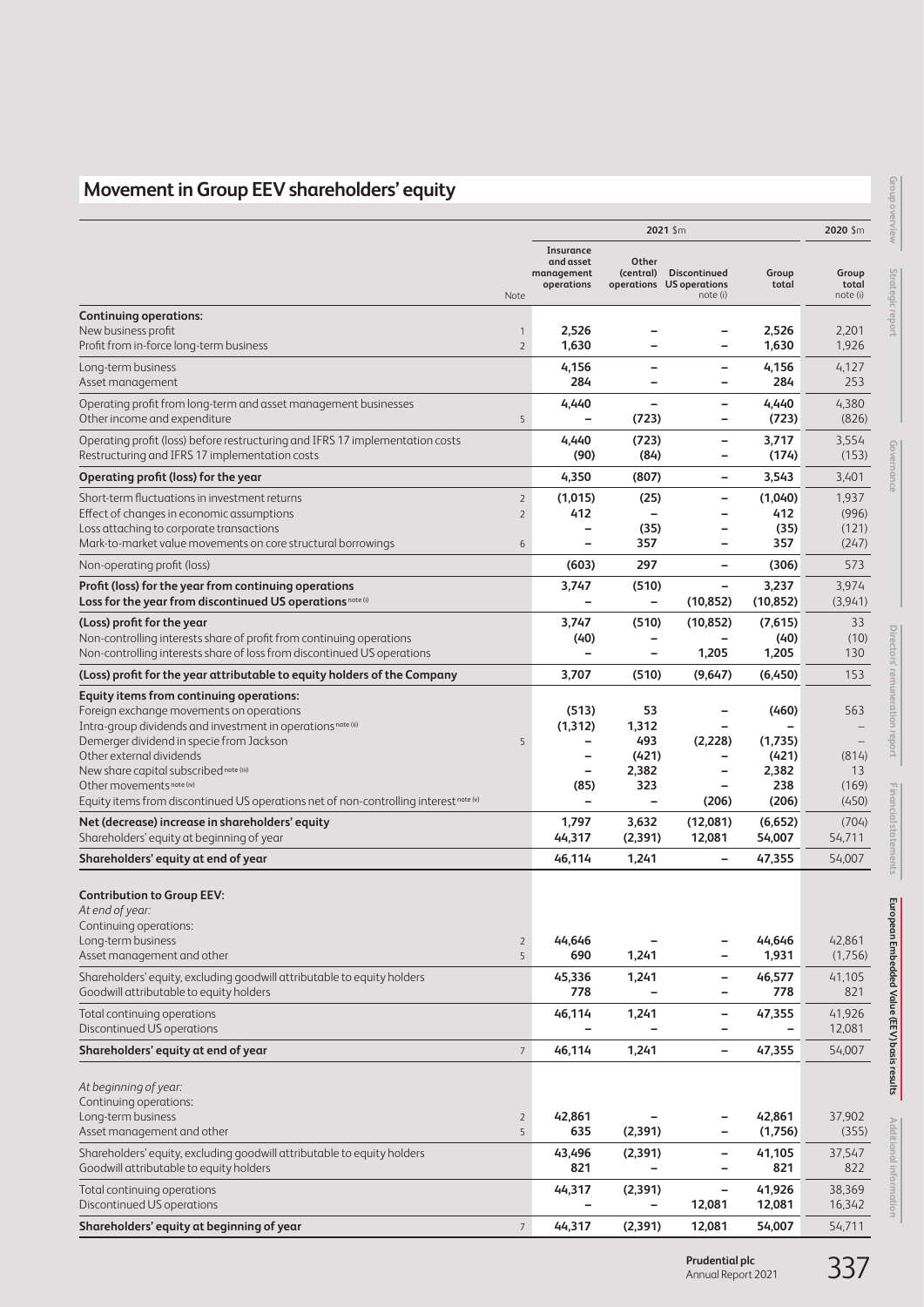# **Movement in Group EEV shareholders' equity** continued

| EEV shareholders' equity per share (in cents) note (vi)                       |                                                    | 2020               |                                                             |                |                            |
|-------------------------------------------------------------------------------|----------------------------------------------------|--------------------|-------------------------------------------------------------|----------------|----------------------------|
|                                                                               | Insurance<br>and asset<br>management<br>operations | Other<br>(central) | <b>Discontinued</b><br>operations US operations<br>note (i) | Group<br>total | Group<br>total<br>note (i) |
| At end of year:                                                               |                                                    |                    |                                                             |                |                            |
| Continuing operations:                                                        |                                                    |                    |                                                             |                |                            |
| Based on shareholders' equity, net of goodwill attributable to equity holders | $1,651$ ¢                                          | 45¢                |                                                             | 1,696¢         | 1,5760                     |
| Based on shareholders' equity at end of year                                  | 1,680¢                                             | 45¢                |                                                             | $1,725$ ¢      | $1,607$ ¢                  |
| Discontinued US operations                                                    |                                                    |                    |                                                             |                | 463 <sub>¢</sub>           |
| <b>Group total</b>                                                            | 1,680¢                                             | 45¢                | -                                                           | $1,725$ ¢      | 2,070¢                     |
| At beginning of year:                                                         |                                                    |                    |                                                             |                |                            |
| Continuing operations:                                                        |                                                    |                    |                                                             |                |                            |
| Based on shareholders' equity, net of goodwill attributable to equity holders | 1,668¢                                             | $(92)$ ¢           |                                                             | 1,576¢         | 1,4440                     |
| Based on shareholders' equity at beginning of year                            | 1,699¢                                             | $(92)$ ¢           |                                                             | 1,607¢         | $1,475$ ¢                  |
| Discontinued US operations                                                    |                                                    |                    | 463¢                                                        | 463¢           | 628 <sub>0</sub>           |
| Group total                                                                   | 1,699¢                                             | $(92)$ ¢           | 463¢                                                        | 2,070¢         | $2,103$ ¢                  |
|                                                                               |                                                    |                    |                                                             |                |                            |
|                                                                               |                                                    |                    | 2021                                                        |                | 2020                       |

| <b>EEV basis basic earnings per share in cents note (vii)</b>                        | <b>Before</b><br>non-<br>controlling<br>interests<br>$\mathsf{Sm}$ | After non-<br>controlling<br>interests<br>$\mathsf{Sm}$ | <b>Basic</b><br>earnings<br>per share<br>cents | <b>Basic</b><br>earnings<br>per share<br>cents |
|--------------------------------------------------------------------------------------|--------------------------------------------------------------------|---------------------------------------------------------|------------------------------------------------|------------------------------------------------|
| Based on operating profit from continuing operations after non-controlling interests | 3.543                                                              | 3.515                                                   | 133.8¢                                         | 130.6¢                                         |
| Based on profit for the year attributable to equity holders of the Company:          |                                                                    |                                                         |                                                |                                                |
| From continuing operations                                                           | 3.237                                                              | 3.197                                                   | 121.7 <sub>0</sub>                             | 152.6¢                                         |
| From discontinued US operations                                                      | (10, 852)                                                          | (9,647)                                                 | $(367.1)$ ¢                                    | $(146.7)$ <sup><math>\text{C}</math></sup>     |
| <b>Group total</b>                                                                   | (7,615)                                                            | (6,450)                                                 | $(245.4)$ d                                    | 5.9 <sub>0</sub>                               |

**Notes**

(i) Discontinued operations represent the Group's US business, Jackson, which was demerged in September 2021. The 2020 comparative results have been re-presented to show these operations as discontinued accordingly. The retained interest in Jackson is measured for EEV purposes at fair value, consistent with IFRS, and is included in other (central) operations post the demerger. Further information is provided in note 5.

(ii) Intra-group dividends represent dividends that have been declared in the year. Investment in operations reflects movements in share capital.

(iii) New share capital subscribed primarily represents the issuance of new ordinary shares on the Hong Kong Stock Exchange in October 2021 as described in note C8 of the IFRS financial statements.

(iv) Other movements include reserve movements in respect of valuation movements on the retained interest in Jackson, share-based payments, treasury shares and intra-group transfers between operations that have no overall effect on the Group's shareholders' equity.

(v) Equity items from discontinued US operations include mark-to-market value movements on assets backing net worth of \$(206) million for 2021 (2020: \$552 million). In addition,

2020 included a charge of \$(1,112) million relating to the day one impact of the equity investment by Athene into the US business in July 2020.

(vi) Based on the number of issued shares at 31 December 2021 of 2,746 million shares (31 December 2020: 2,609 million shares).

(vii) Based on weighted average number of issued shares of 2,628 million shares in 2021 (2020: 2,597 million shares).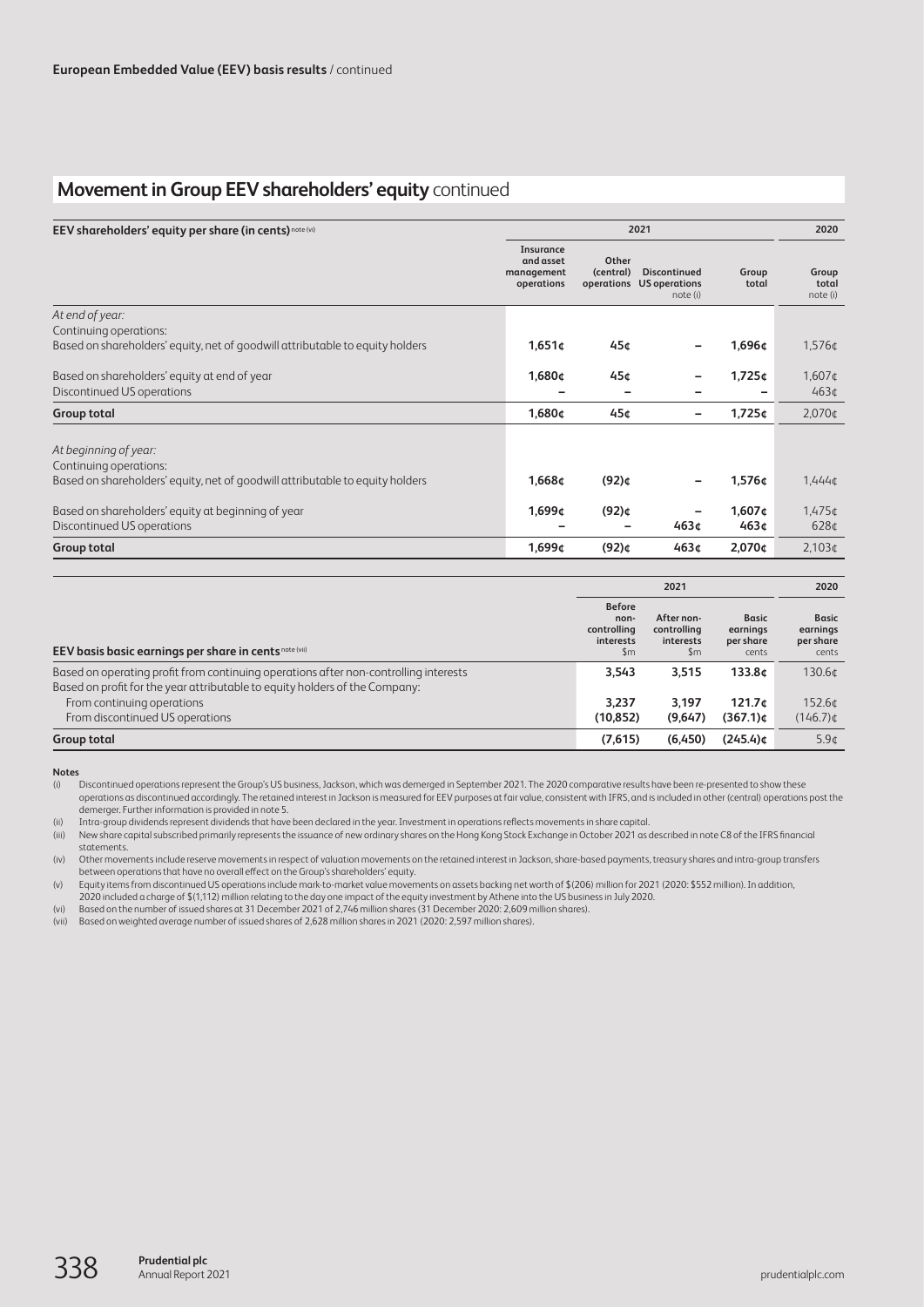# **Movement in Group free surplus**

Operating free surplus generation is the financial metric we use to measure the internal cash generation of our business operations and for our life operations is generally based on (with adjustments) the capital regimes that apply locally in the various jurisdictions in which the Group operates. It represents amounts emerging from the in-force business during the year, net of amounts reinvested in writing new business. For asset management businesses, it equates to post-tax adjusted operating profit for the year.

For long-term business, free surplus is generally based on (with adjustments) the excess of the regulatory basis net assets for EEV reporting purposes (total net worth) over the capital required to support the covered business. In general, assets deemed to be inadmissible on a local regulatory basis are included in total net worth where considered recognisable on an EEV basis. For asset management and other non-insurance operations (including the Group's central operations), free surplus is taken to be IFRS basis shareholders' equity, net of goodwill attributable to shareholders, with central Group debt recorded as free surplus to the extent that it is classified as capital resources under the Group's capital regime. Following the application of the Group-wide Supervision (GWS) Framework, both subordinated and senior debt are treated as capital for the purposes of free surplus at 31 December 2021.

A reconciliation of EEV free surplus to the GWS shareholder capital surplus over group minimum capital requirements is set out in note I(i) of the additional financial information. Further information is provided in note 5 and note 6.

|                                                                                                           |                                  |                                                           | 2021 \$m                       |                                                      |                |                            |
|-----------------------------------------------------------------------------------------------------------|----------------------------------|-----------------------------------------------------------|--------------------------------|------------------------------------------------------|----------------|----------------------------|
|                                                                                                           | Note                             | <b>Insurance</b><br>and asset<br>management<br>operations | Other<br>(central)             | Discontinued<br>operations US operations<br>note (i) | Group<br>total | Group<br>total<br>note (i) |
| <b>Continuing operations:</b>                                                                             |                                  |                                                           |                                |                                                      |                |                            |
| Expected transfer from in-force business                                                                  |                                  | 2,340                                                     |                                | -                                                    | 2,340          | 1,878                      |
| Expected return on existing free surplus                                                                  |                                  | 157                                                       | L,                             | $\qquad \qquad -$                                    | 157            | 101                        |
| Changes in operating assumptions and experience variances                                                 |                                  | (173)                                                     | -                              | ۰                                                    | (173)          | 215                        |
| Operating free surplus generated from in-force long-term business<br>Investment in new business note (ii) | $\overline{2}$<br>$\overline{2}$ | 2,324<br>(537)                                            | $\overline{\phantom{0}}$<br>L. | $\overline{\phantom{0}}$<br>$\overline{\phantom{0}}$ | 2,324<br>(537) | 2.194<br>(559)             |
| Long-term business                                                                                        |                                  | 1,787                                                     | ۳                              | $\overline{\phantom{0}}$                             | 1,787          | 1,635                      |
| Asset management                                                                                          |                                  | 284                                                       | -                              | $\overline{\phantom{0}}$                             | 284            | 253                        |
| Operating free surplus generated from long-term and asset                                                 |                                  |                                                           |                                |                                                      |                |                            |
| management businesses                                                                                     |                                  | 2,071                                                     |                                | $\qquad \qquad -$                                    | 2,071          | 1,888                      |
| Other income and expenditure                                                                              | 5                                | $\overline{\phantom{0}}$                                  | (723)                          | -                                                    | (723)          | (826)                      |
| Operating free surplus generated before restructuring and IFRS 17                                         |                                  |                                                           |                                |                                                      |                |                            |
| implementation costs                                                                                      |                                  | 2,071                                                     | (723)                          |                                                      | 1,348          | 1,062                      |
| Restructuring and IFRS 17 implementation costs                                                            |                                  | (85)                                                      | (84)                           | $\overline{\phantom{0}}$                             | (169)          | (147)                      |
| Operating free surplus generated                                                                          |                                  | 1,986                                                     | (807)                          | -                                                    | 1,179          | 915                        |
| Non-operating free surplus generated note (iii)                                                           |                                  | 142                                                       | (60)                           | $\qquad \qquad -$                                    | 82             | 316                        |
| Free surplus generated from continuing operations                                                         |                                  | 2,128                                                     | (867)                          | $\qquad \qquad -$                                    | 1,261          | 1.231                      |
| Free surplus generated from discontinued US operations note (i)                                           |                                  |                                                           |                                | 770                                                  | 770            | (998)                      |
| Free surplus generated for the year                                                                       |                                  | 2,128                                                     | (867)                          | 770                                                  | 2,031          | 233                        |
| Equity items from continuing operations:                                                                  |                                  |                                                           |                                |                                                      |                |                            |
| Net cash flows paid to parent company note (iv)                                                           |                                  | (1,451)                                                   | 1,451                          |                                                      |                |                            |
| Demerger dividend in specie from Jackson                                                                  | 5                                |                                                           | 493                            | (2, 228)                                             | (1,735)        |                            |
| Other external dividends                                                                                  |                                  | -                                                         | (421)                          | -                                                    | (421)          | (814)                      |
| Foreign exchange movements on operations                                                                  |                                  | (43)<br>$\overline{\phantom{0}}$                          | 53                             | $\overline{a}$                                       | 10             | 136                        |
| New share capital subscribed note (v)<br>Other movements and timing differences                           |                                  | 54                                                        | 2,382<br>184                   | $\overline{\phantom{0}}$                             | 2,382<br>238   | 13<br>(171)                |
| Treatment of grandfathered debt instruments under the GWS Framework                                       | 5                                | $\overline{\phantom{0}}$                                  | 1.995                          | $\equiv$                                             | 1,995          |                            |
| Net subordinated debt issuance/redemption                                                                 | 5                                | $\equiv$                                                  | (232)                          | $\overline{\phantom{0}}$                             | (232)          |                            |
| Equity items from discontinued US operations note (vi)                                                    |                                  | $\overline{\phantom{0}}$                                  | $\overline{a}$                 | (206)                                                | (206)          | 751                        |
| Net movement in free surplus before amounts attributable                                                  |                                  |                                                           |                                |                                                      |                |                            |
| to non-controlling interests                                                                              |                                  | 688                                                       | 5,038                          | (1,664)                                              | 4,062          | 148                        |
| Change in amounts attributable to non-controlling interests                                               |                                  | (21)                                                      | $\overline{\phantom{0}}$       | (85)                                                 | (106)          | 209                        |
| Balance at beginning of year                                                                              |                                  | 5,983                                                     | 2,361                          | 1,749                                                | 10,093         | 9.736                      |
| <b>Balance at end of year note (vii)</b>                                                                  |                                  | 6,650                                                     | 7,399                          |                                                      | 14,049         | 10.093                     |
| Representing:                                                                                             |                                  |                                                           |                                |                                                      |                |                            |
| Free surplus excluding distribution rights and other intangibles                                          |                                  | 5,651                                                     | 4,432                          | $\qquad \qquad -$                                    | 10,083         | 6.068                      |
| Distribution rights and other intangibles                                                                 |                                  | 999                                                       | 2,967                          | -                                                    | 3,966          | 4,025                      |
| <b>Balance at end of year</b>                                                                             |                                  | 6,650                                                     | 7,399                          | $\overline{\phantom{0}}$                             | 14,049         | 10.093                     |

**Governance**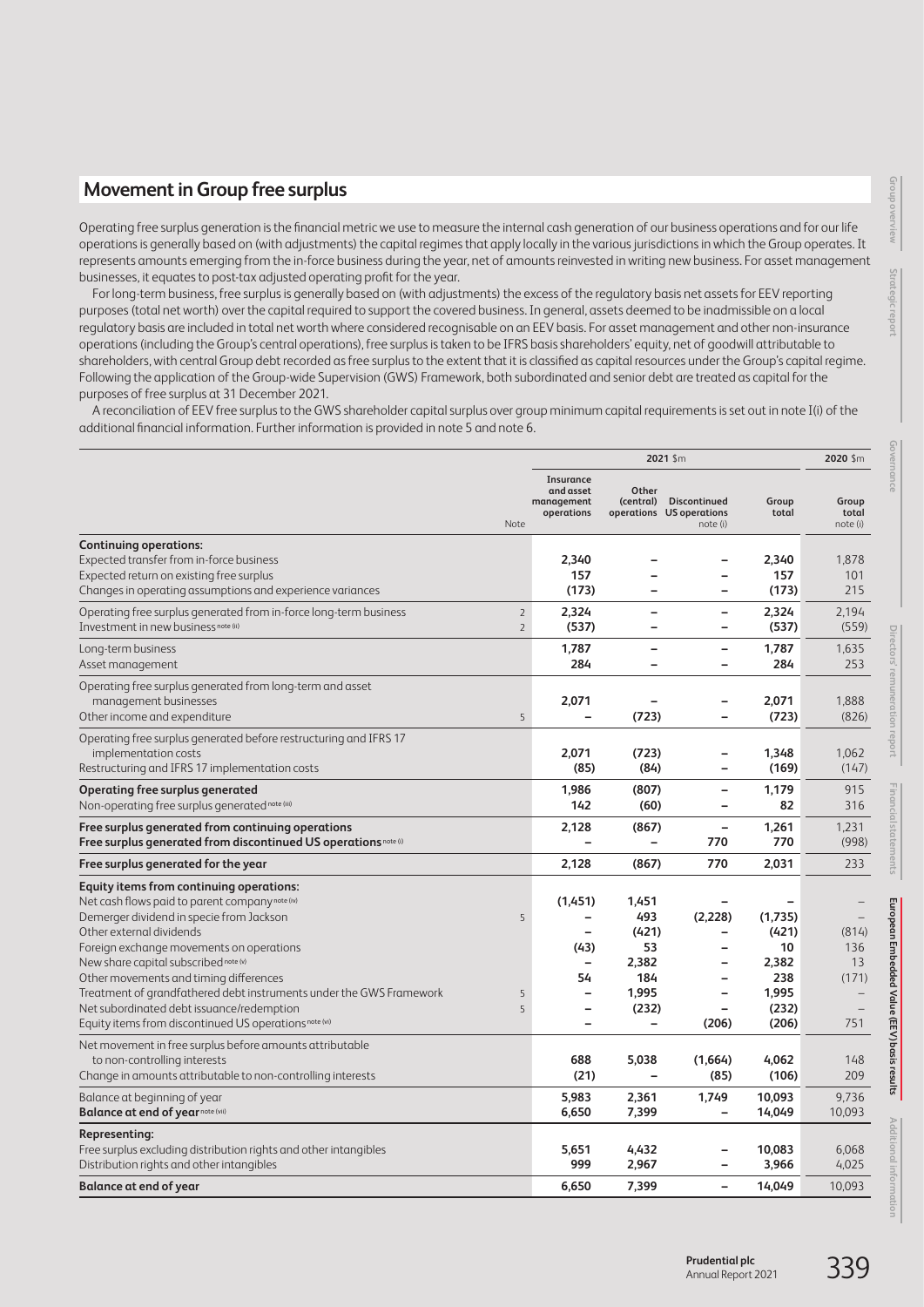# **Movement in Group free surplus** continued

|                                                                            |                     |                                                           | 2020 \$m           |                                                      |                |                            |
|----------------------------------------------------------------------------|---------------------|-----------------------------------------------------------|--------------------|------------------------------------------------------|----------------|----------------------------|
| <b>Contribution to Group free surplus:</b>                                 | Note                | <b>Insurance</b><br>and asset<br>management<br>operations | Other<br>(central) | Discontinued<br>operations US operations<br>note (i) | Group<br>total | Group<br>total<br>note (i) |
| At end of year:                                                            |                     |                                                           |                    |                                                      |                |                            |
| Continuing operations:<br>Long-term business<br>Asset management and other | $\overline{2}$<br>5 | 5,960<br>690                                              | 7,399              | -                                                    | 5,960<br>8,089 | 5,348<br>2,996             |
| Total continuing operations<br>Discontinued US operations                  |                     | 6,650                                                     | 7,399              |                                                      | 14,049<br>-    | 8,344<br>1,749             |
| Free surplus at end of year                                                |                     | 6,650                                                     | 7,399              | -                                                    | 14,049         | 10,093                     |
| At beginning of year:<br>Long-term business<br>Asset management and other  | $\overline{2}$<br>5 | 5,348<br>635                                              | 2,361              | -                                                    | 5,348<br>2,996 | 3,683<br>4,276             |
| Total continuing operations<br>Discontinued US operations                  |                     | 5,983                                                     | 2,361              | -<br>1,749                                           | 8,344<br>1,749 | 7,959<br>1,777             |
| Free surplus at beginning of year                                          |                     | 5,983                                                     | 2,361              | 1,749                                                | 10,093         | 9,736                      |

**Notes**

(i) Discontinued operations represent the Group's US business, Jackson, which was demerged in September 2021. The free surplus generated of \$770 million in 2021 represents the net effect of the result for the year up to demerger and the adjustment to reflect the fair value at the demerger date. It is not representative of the capital generation in the period for the US operations. The 2020 comparative results have been re-presented to show these operations as discontinued accordingly. The retained interest in Jackson is measured for EEV purposes at fair value, consistent with IFRS, and is included in other (central) operations post the demerger. Further information is provided in note 5.

(ii) Free surplus invested in new business primarily represents acquisition costs and amounts set aside for required capital.

(iii) Non-operating free surplus generation in 2020 included a reinsurance commission of \$770 million received as part of a reinsurance transaction undertaken by our business in Hong Kong. During 2021, the treaty resulted in \$(59) million being due to the reinsurer under the contract, which is included within non-operating free surplus generation. The surplus generated from the underlying in-force reinsured policies continued to be recognised as operating free surplus generated. Non-operating free surplus generated for other operations represents the post-tax IFRS basis short-term fluctuations in investment returns and gain or loss on corporate transactions for other entities.

(iv) Net cash flows to parent company reflect the cash remittances as included in the holding company cash flow at transaction rates. The difference to the intra-group dividends and investment in operations in the movement in EEV shareholders' equity primarily relates to intra-group loans, foreign exchange and other non-cash items.

(v) New share capital subscribed primarily represents the issuance of new ordinary shares on the Hong Kong Stock Exchange in October 2021 as described in note C8 of the IFRS financial statements.

(vi) Equity items from discontinued US operations include the mark-to-market value movements on assets backing net worth of \$(206) million for 2021 (2020: \$552 million). In addition, 2020 included a credit of \$63 million relating to the day-one impact of the equity investment by Athene into the US business in July 2020.

(vii) Free surplus at 31 December 2021 was utilised to redeem \$1,725 million of debt in January 2022 as planned.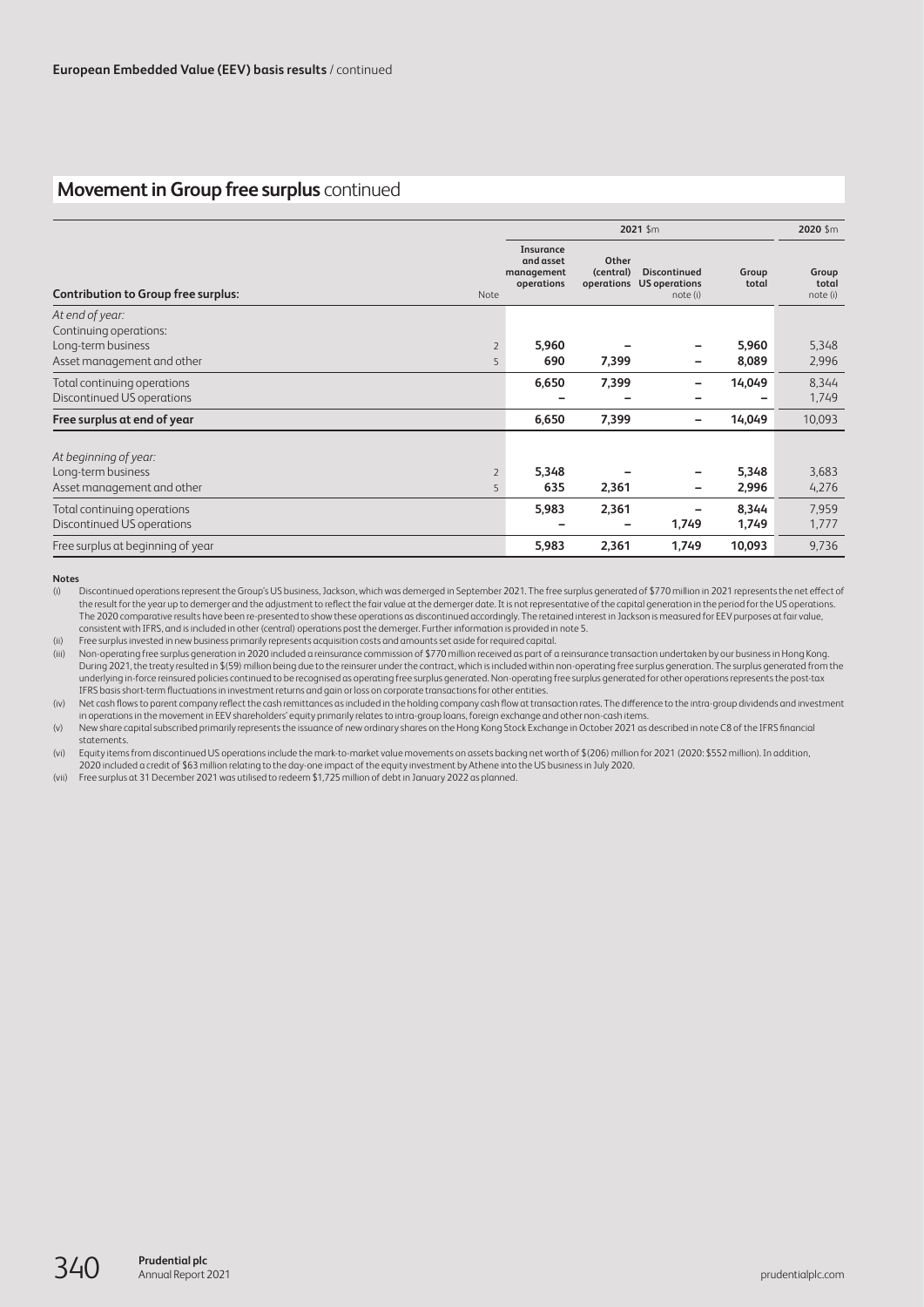# **1 Analysis of new business profit and EEV for long-term business operations**

|                                       |                                                                    | 2021                                                       |                                                                             |                                                |                                                         |                                                                                           |  |  |  |
|---------------------------------------|--------------------------------------------------------------------|------------------------------------------------------------|-----------------------------------------------------------------------------|------------------------------------------------|---------------------------------------------------------|-------------------------------------------------------------------------------------------|--|--|--|
|                                       | <b>New</b><br>business<br>profit<br>(NBP)<br>note<br>$\mathsf{Sm}$ | Annual<br>premium<br>equivalent<br>(APE)<br>$\mathsf{S}$ m | Present<br>value of new<br>business<br>premiums<br>(PVNBP)<br>$\mathsf{Sm}$ | <b>New</b><br>business<br>margin<br>(APE)<br>% | <b>New</b><br><b>business</b><br>margin<br>(PVNBP)<br>% | <b>Closing EEV</b><br>shareholders'<br>equity,<br>excluding<br>goodwill<br>$\mathsf{S}$ m |  |  |  |
| <b>CPL</b>                            | 352                                                                | 776                                                        | 3,761                                                                       | 45%                                            | 9%                                                      | 3,114                                                                                     |  |  |  |
| Hong Kong                             | 736                                                                | 550                                                        | 4,847                                                                       | 134%                                           | 15%                                                     | 21,460                                                                                    |  |  |  |
| Indonesia                             | 125                                                                | 252                                                        | 1,067                                                                       | 50%                                            | 12%                                                     | 2,237                                                                                     |  |  |  |
| Malaysia                              | 232                                                                | 461                                                        | 2,137                                                                       | 50%                                            | 11%                                                     | 3,841                                                                                     |  |  |  |
| Singapore                             | 523                                                                | 743                                                        | 6,214                                                                       | 70%                                            | 8%                                                      | 7,732                                                                                     |  |  |  |
| Growth markets and other              | 558                                                                | 1,412                                                      | 6,127                                                                       | 40%                                            | 9%                                                      | 6,262                                                                                     |  |  |  |
| Total continuing long-term operations | 2,526                                                              | 4,194                                                      | 24,153                                                                      | 60%                                            | 10%                                                     | 44,646                                                                                    |  |  |  |

|                                       | 2020 (AER)                                                         |                                                           |                                                                                    |                                             |                                               |                                                                                           |  |  |
|---------------------------------------|--------------------------------------------------------------------|-----------------------------------------------------------|------------------------------------------------------------------------------------|---------------------------------------------|-----------------------------------------------|-------------------------------------------------------------------------------------------|--|--|
|                                       | <b>New</b><br>business<br>profit<br>(NBP)<br>note<br>$\mathsf{Sm}$ | Annual<br>premium<br>equivalent<br>(APE)<br>$\mathsf{Sm}$ | Present<br>value of new<br><b>business</b><br>premiums<br>(PVNBP)<br>$\mathsf{Sm}$ | <b>New business</b><br>margin<br>(APE)<br>% | <b>New business</b><br>margin<br>(PVNBP)<br>% | <b>Closing EEV</b><br>shareholders'<br>equity,<br>excluding<br>goodwill<br>$\mathsf{S}$ m |  |  |
| <b>CPL</b>                            | 269                                                                | 582                                                       | 2,705                                                                              | 46%                                         | 10%                                           | 2,798                                                                                     |  |  |
| Hong Kong                             | 787                                                                | 758                                                       | 5.095                                                                              | 104%                                        | 15%                                           | 20,156                                                                                    |  |  |
| Indonesia                             | 155                                                                | 267                                                       | 1.154                                                                              | 58%                                         | 13%                                           | 2,630                                                                                     |  |  |
| Malaysia                              | 209                                                                | 346                                                       | 2,023                                                                              | 60%                                         | 10%                                           | 4,142                                                                                     |  |  |
| Singapore                             | 341                                                                | 610                                                       | 5,354                                                                              | 56%                                         | 6%                                            | 8,160                                                                                     |  |  |
| Growth markets and other              | 440                                                                | $1,245*$                                                  | 5,256                                                                              | 35%                                         | 8%                                            | $4.975*$                                                                                  |  |  |
| Total continuing long-term operations | 2,201                                                              | 3,808                                                     | 21,587                                                                             | 58%                                         | 10%                                           | 42,861                                                                                    |  |  |

\* Re-presented to include amounts relating to Africa.

|                                       | 2020 (CER)                                                         |                                                           |                                                                   |                                             |                                               |                                                                                           |  |  |
|---------------------------------------|--------------------------------------------------------------------|-----------------------------------------------------------|-------------------------------------------------------------------|---------------------------------------------|-----------------------------------------------|-------------------------------------------------------------------------------------------|--|--|
|                                       | <b>New</b><br>business<br>profit<br>(NBP)<br>note<br>$\mathsf{Sm}$ | Annual<br>premium<br>equivalent<br>(APE)<br>$\mathsf{Sm}$ | Present<br>value of new<br>business<br>premiums<br>(PVNBP)<br>\$m | <b>New business</b><br>margin<br>(APE)<br>% | <b>New business</b><br>margin<br>(PVNBP)<br>% | <b>Closing EEV</b><br>shareholders'<br>equity,<br>excluding<br>goodwill<br>$\mathsf{S}$ m |  |  |
| <b>CPL</b>                            | 288                                                                | 623                                                       | 2,894                                                             | 46%                                         | 10%                                           | 2,871                                                                                     |  |  |
| Hong Kong                             | 786                                                                | 757                                                       | 5.083                                                             | 104%                                        | 15%                                           | 20.046                                                                                    |  |  |
| Indonesia                             | 158                                                                | 271                                                       | 1.174                                                             | 58%                                         | 13%                                           | 2,592                                                                                     |  |  |
| Malaysia                              | 212                                                                | 351                                                       | 2,051                                                             | 60%                                         | 10%                                           | 3,999                                                                                     |  |  |
| Singapore                             | 350                                                                | 626                                                       | 5,495                                                             | 56%                                         | 6%                                            | 8,000                                                                                     |  |  |
| Growth markets and other              | 446                                                                | $1,262*$                                                  | 5.344                                                             | 35%                                         | 8%                                            | $4,852*$                                                                                  |  |  |
| Total continuing long-term operations | 2,240                                                              | 3,890                                                     | 22.041                                                            | 58%                                         | 10%                                           | 42,360                                                                                    |  |  |

\* Re-presented to include amounts relating to Africa.

| <b>Note</b>                                                                                      |       |
|--------------------------------------------------------------------------------------------------|-------|
| The movement in new business profit from continuing long-term operations is analysed as follows: | \$m   |
| 2020 new business profit                                                                         | 2,201 |
| Foreign exchange movement                                                                        | 39    |
| Sales volume                                                                                     | 175   |
| Effect of changes in interest rates and other economic assumptions                               | (59)  |
| Business mix, product mix and other items                                                        | 170   |
| 2021 new business profit                                                                         | 2,526 |

EEV new business profit reflects the value of expected future profits from the new business sold in the year, and demonstrates the business written in the year is expected to be profitable. Information on the Group's operating experience variances on the in-force business is shown in note 2.

Governance **Governance**

**Group overview**

Group overview

**Strategic report**

Strategic report

Directors' remuneration report **Directors' remuneration report**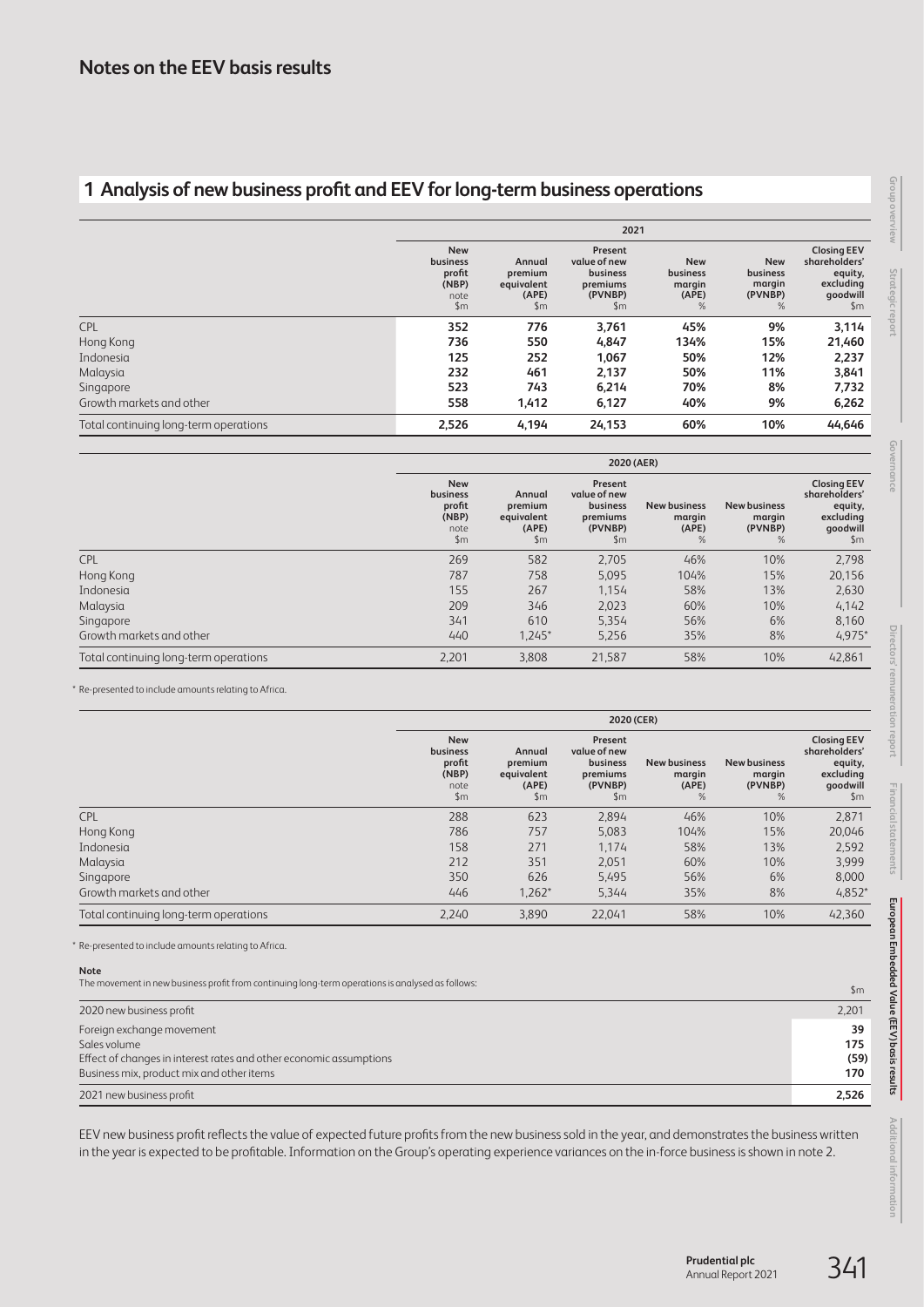# **2 Analysis of movement in net worth and value of in-force business for long-term business operations**

|                                                                                                                                                                                                                                               |                                         |                                    | 2021 \$m                                |                                            |                                    | 2020 \$m                        |
|-----------------------------------------------------------------------------------------------------------------------------------------------------------------------------------------------------------------------------------------------|-----------------------------------------|------------------------------------|-----------------------------------------|--------------------------------------------|------------------------------------|---------------------------------|
| <b>Continuing operations:</b>                                                                                                                                                                                                                 | Free<br>surplus                         | Required<br>capital                | <b>Net</b><br>worth                     | Value of<br>in-force<br>business           | Embedded<br>value<br>note (i)      | Embedded<br>value<br>note (i)   |
| Balance at beginning of year<br>New business contribution<br>Existing business - transfer to net worth<br>Expected return on existing business note (ii)<br>Changes in operating assumptions, experience variances and other items note (iii) | 5,348<br>(537)<br>2,340<br>157<br>(173) | 3,445<br>163<br>(224)<br>79<br>(6) | 8.793<br>(374)<br>2,116<br>236<br>(179) | 34,068<br>2,900<br>(2, 116)<br>1,525<br>48 | 42,861<br>2,526<br>1,761<br>(131)  | 37,902<br>2,201<br>1,401<br>525 |
| Operating profit before restructuring and IFRS 17 implementation costs<br>Restructuring and IFRS 17 implementation costs                                                                                                                      | 1,787<br>(77)                           | 12<br>-                            | 1,799<br>(77)                           | 2,357<br>(5)                               | 4,156<br>(82)                      | 4,127<br>(69)                   |
| <b>Operating profit</b><br>Non-operating profit (loss) note (iv)                                                                                                                                                                              | 1,710<br>142                            | 12<br>(179)                        | 1,722<br>(37)                           | 2,352<br>(566)                             | 4,074<br>(603)                     | 4,058<br>822                    |
| Profit (loss) for the year<br>Non-controlling interests share of (profit) loss                                                                                                                                                                | 1,852<br>(11)                           | (167)                              | 1,685<br>(11)                           | 1,786<br>(19)                              | 3,471<br>(30)                      | 4,880                           |
| Profit (loss) for the year attributable to equity holders of the Company<br>Foreign exchange movements<br>Intra-group dividends and investment in operations<br>Other movements note (v)                                                      | 1,841<br>(30)<br>(1, 115)<br>(84)       | (167)<br>(48)<br>-                 | 1,674<br>(78)<br>(1, 115)<br>(84)       | 1,767<br>(379)<br>-                        | 3,441<br>(457)<br>(1, 115)<br>(84) | 4,881<br>542<br>(567)<br>103    |
| Balance at end of yearnote (i)                                                                                                                                                                                                                | 5,960                                   | 3,230                              | 9,190                                   | 35,456                                     | 44,646                             | 42,861                          |

**Notes**

(i) The total embedded value for continuing long-term business operations at the end of each year show below, excluding goodwill attributable to equity holders, can be analysed further as follows: **31 Dec 2021** \$m  $\frac{31}{2}$  Dec 2021 \$m  $\frac{31}{2}$  Dec 2021 \$m  $\frac{31}{2}$  Dec 2021 \$m  $\frac{31}{2}$  Dec 2020 \$m

|                                                                                                         |        | <b>31 Dec 2021</b> 3111 - 31 Dec 2020 3111 |
|---------------------------------------------------------------------------------------------------------|--------|--------------------------------------------|
| Value of in-force business before deduction of cost of capital and time value of options and quarantees | 36.965 | 36.729                                     |
| Cost of capital                                                                                         | (725)  | (749)                                      |
| Time value of options and quarantees*                                                                   | (784)  | (1, 912)                                   |
| Net value of in-force business                                                                          | 35.456 | 34,068                                     |
| Free surplus                                                                                            | 5.960  | 5.348                                      |
| Required capital                                                                                        | 3.230  | 3,445                                      |
| Net worth                                                                                               | 9.190  | 8,793                                      |
| <b>Embedded value from continuing operations</b>                                                        | 44.646 | 42.861                                     |

\* The time value of options and guarantees (TVOG) arises from the variability of economic outcomes in the future and is, where appropriate, calculated as the difference between an average outcome across a range of economic scenarios, calibrated around a central scenario, and the outcome from the central economic scenario, as described in note 8(i)(d). At 31 December 2021, the TVOG for continuing operations is \$(784) million, with the substantial majority arising in Hong Kong. The TVOG has decreased since 31 December 2020 reflecting the generally higher government bond yields at 31 December 2021 which mean guarantees are less likely to be in-the-money. The TVOG reflects the variability of guaranteed benefit pay-outs across the range of economic scenarios around interest rates at the valuation date and represents some of the market risk for the key products in Hong Kong. As this market risk is explicitly allowed for via the TVOG, no further adjustment is made for this within the EEV risk discount rate, as described in note 8(i)(h). The magnitude of the TVOG at 31 December 2021 would be approximately equivalent to a 10 basis point (2020: 30 basis point) increase in the weighted average risk discount rate which has increased 70 basis points since 31 December 2020.

(ii) The expected return on existing business reflects the effect of changes in economic and operating assumptions in the current year, as described in note 8(ii)(c). The movement in this amount compared to the prior year is analysed as follows:  $\epsilon_{\rm{m}}$ 

|                                                                    | $+111$          |
|--------------------------------------------------------------------|-----------------|
| 2020 expected return on existing business                          | 1.401           |
| Foreign exchange movement                                          | 22 <sub>2</sub> |
| Effect of changes in interest rates and other economic assumptions | 253             |
| Growth in opening value of in-force business and other items       | 85              |
| 2021 expected return on existing business                          | 1.761           |

(iii) The effect of changes in operating assumptions of \$118 million in 2021 (2020: \$390 million) principally reflects the outcome of the regular review of persistency, claims and expenses. Experience variances and other items of \$(249) million (2020: \$135 million) has been driven primarily by short-term persistency and claims impacts linked to Covid-19. There have been higher Covid-19-related claims in Indonesia and India, with high Covid-19 cases recorded in mid to late 2021. 2021 also began to see a more normalised level of medical reimbursement claims compared to 2020, when claims were more significantly reduced by customers either not seeking or deferring insured treatments.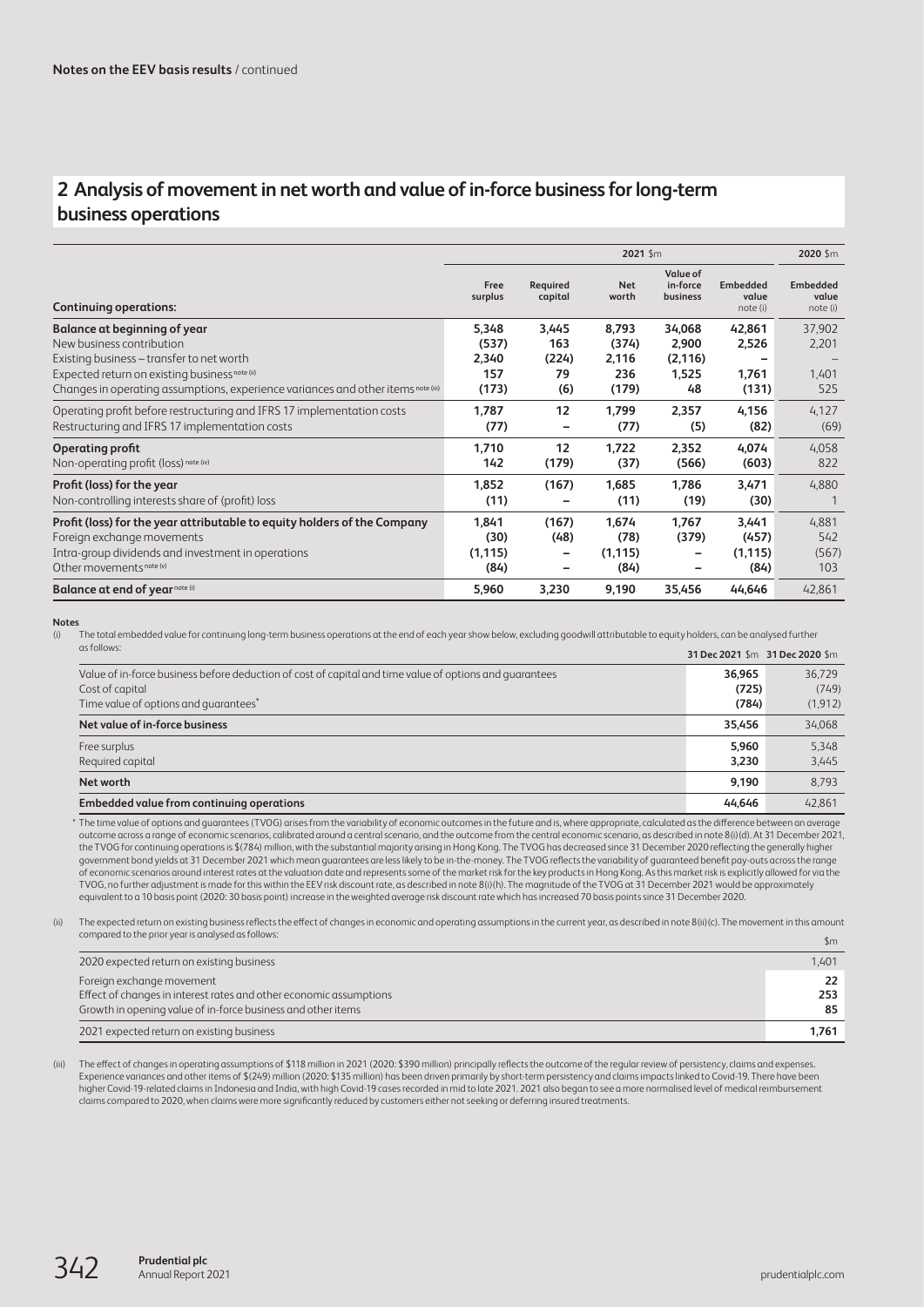(iv) The EEV non-operating profit (loss) from continuing long-term operations can be summarised as follows: **<sup>2021</sup>** \$m **<sup>2020</sup>** \$m Short-term fluctuations in investment returns note (a) **(1,015)** 1,909 Effect of change in economic assumptions note (b) **412** (996) Loss attaching to corporate transactions note (c) **–** (91) Non-operating profit (loss) from continuing operations **(603)** 822

- (a) The charge of \$(1,015) million in short-term fluctuations in investment returns mainly reflects lower than expected bond returns, following the rise in interest rates in many markets in the year, partially offset by better than expected equity returns.
- (b) The credit of \$412 million for the effect of change in economic assumptions primarily arises from increases in long-term interest rates, resulting in higher assumed fund earned rates that impact projected future cash flows, partially offset by the effect of higher risk discount rates.
- (c) In 2020, the loss attaching to corporate transactions of \$(91) million arose on the reinsurance transaction undertaken by the Hong Kong business as described in movement in Group free surplus.
- (v) Other movements include reserve movements in respect of share-based payments, treasury shares, intra-group loans and other intra-group transfers between operations that have no overall effect on the Group's shareholders' equity.

# **3 Sensitivity of results for long-term business operations to alternative economic assumptions**

### **(i) Sensitivity analysis – economic assumptions**

The tables below show the sensitivity of the embedded value and the new business profit for continuing long-term business operations to:

- **>** 1 per cent and 2 per cent increases in interest rates and 0.5 per cent decrease in interest rates. This allows for consequential changes in the assumed investment returns for all asset classes, market values of fixed interest assets, local statutory reserves, capital requirements and risk discount rates (but excludes changes in the allowance for market risk);
- **>** 1 per cent rise in equity and property yields;
- **>** 1 per cent and 2 per cent increases in the risk discount rates. The main driver for changes in the risk discount rates from period to period is changes in interest rates, the impact of which is expected to be partially offset by a corresponding change in assumed investment returns, the effect of which is not included in the risk discount rate sensitivities. The impact of higher investment returns can be approximated as the difference between the sensitivity to increases in interest rates and the sensitivity to increases in risk discount rates;
- **>** 20 per cent fall in the market value of equity and property assets (embedded value only); and
- **>** Holding the group minimum capital requirements under the GWS Framework in contrast to EEV basis required capital (embedded value only). This reduces the level of capital and therefore the level of charge deducted from the embedded value for the cost of locked-in required capital. This has the effect of increasing EEV.

The sensitivities shown below are for the impact of instantaneous and permanent changes (with no trending or mean reversion) on the embedded value of long-term business operations and include the combined effect on the value of in-force business and net assets (including derivatives) held at the valuation dates indicated. The results only allow for limited management actions, such as changes to future policyholder bonuses, where applicable. If such economic conditions persisted, the financial impacts may differ to the instantaneous impacts shown below. In this case, management could also take additional actions to help mitigate the impact of these stresses. No change in the mix of the asset portfolio held at the valuation date is assumed when calculating sensitivities, while changes in the market value of those assets are recognised. The sensitivity impacts are expected to be non-linear. To aid understanding of this non-linearity, impacts of both a 1 per cent and 2 per cent increase to interest rates and risk discount rates are shown.

If the changes in assumptions shown in the sensitivities were to occur, the effects shown below would be recorded within two components of the profit analysis for the following period, namely the effect of changes in economic assumptions and short-term fluctuations in investment returns. In addition to the sensitivity effects shown below, the other components of the profit for the following period would be calculated by reference to the altered assumptions, for example new business profit and expected return on existing business.

### **New business profit from continuing long-term business**

|                                                          | $2021^*$ \$m | 2020 Sm |
|----------------------------------------------------------|--------------|---------|
| New business profit                                      | 2.526        | 2,201   |
| Interest rates and consequential effects - 2% increase   | 88           | 107     |
| Interest rates and consequential effects - 1% increase   | 70           | 78      |
| Interest rates and consequential effects - 0.5% decrease | (64)         | (98)    |
| Equity/property yields - 1% rise                         | 155          | 140     |
| Risk discount rates - 2% increase                        | (653)        | (626)   |
| Risk discount rates - 1% increase                        | (380)        | (372)   |

\* 2021 new business profit includes Africa operations following the change in the Group's operating segments in 2021. In the context of the Group, Africa's results are not materially impacted by the above sensitivities.

**Governance**

**Group overview**

**Strategic report**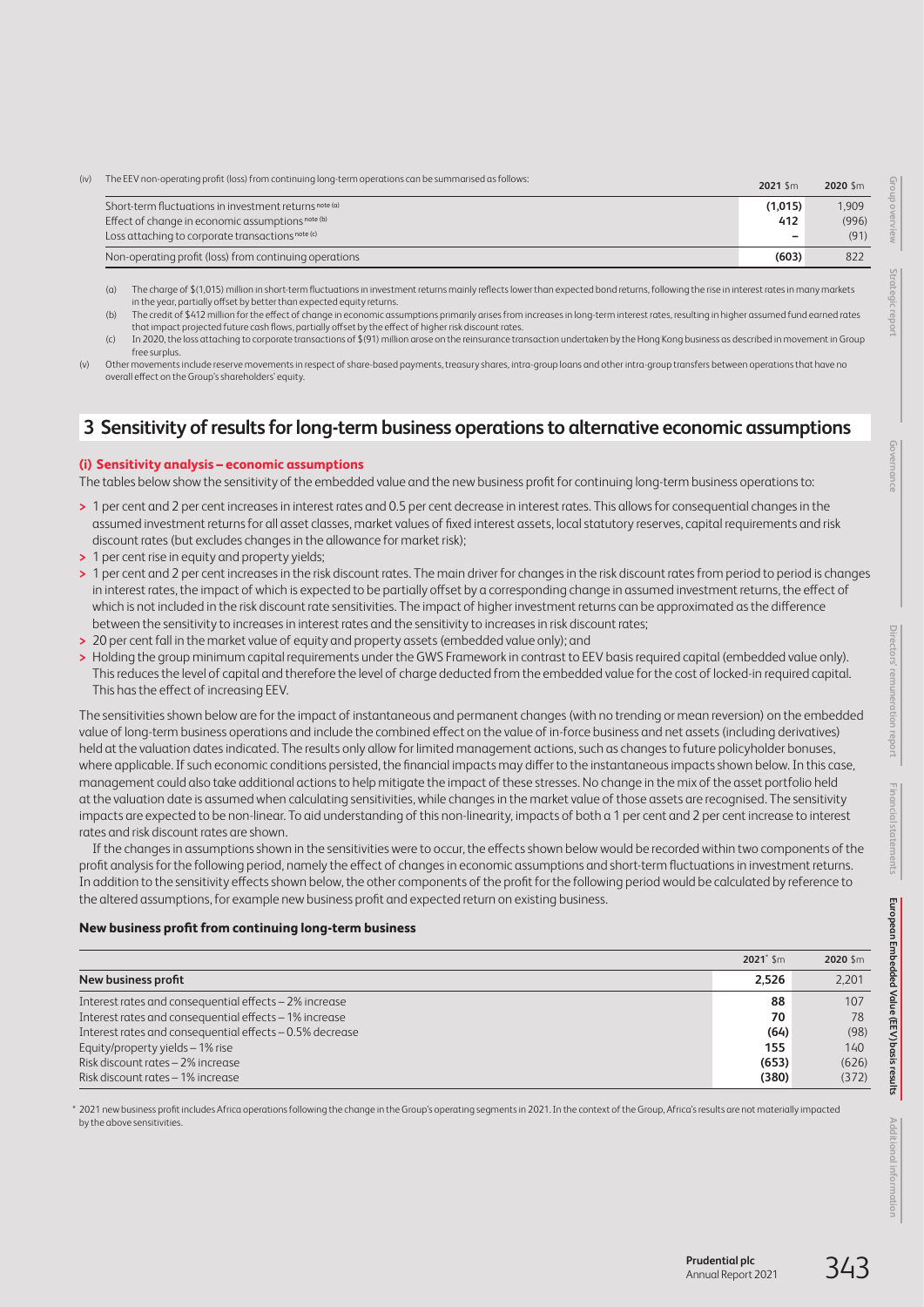# **3 Sensitivity of results for long-term business operations to alternative economic assumptions**  continued

### **Embedded value of continuing long-term business**

|                                                          | 31 Dec 2021* \$m 31 Dec 2020 \$m |         |
|----------------------------------------------------------|----------------------------------|---------|
| <b>Embedded value</b>                                    | 44.646                           | 42,861  |
| Interest rates and consequential effects - 2% increase   | (4,782)                          | (3,589) |
| Interest rates and consequential effects - 1% increase   | (2,228)                          | (1,429) |
| Interest rates and consequential effects - 0.5% decrease | 223                              | 177     |
| Equity/property yields - 1% rise                         | 1.909                            | 1.949   |
| Equity/property market values - 20% fall                 | (1,959)                          | (1.912) |
| Risk discount rates - 2% increase                        | (9,717)                          | (9,225) |
| Risk discount rates - 1% increase                        | (5,443)                          | (5,286) |
| Group minimum capital requirements                       | 136                              | 150     |

\* Embedded value includes Africa operations following the change in the Group's operating segments in 2021. In the context of the Group, Africa's results are not materially impacted by the above sensitivities.

Overall, the new business profit sensitivities at 31 December 2021 are in line with those at 31 December 2020.

For a 1 per cent increase in assumed interest rates, the \$(2,228) million negative effect comprises a \$(5,443) million negative impact of increasing the risk discount rate by 1 per cent, partially offset by a \$3,215 million benefit from assuming 1 per cent higher investment returns. Similarly, for a 2 per cent increase in assumed interest rates the \$(4,782) million negative effect comprises a \$(9,717) million negative impact of increasing the risk discount rates by 2 per cent, partially offset by a \$4,935 million benefit from higher assumed investment returns. Finally, for a 0.5 per cent decrease in assumed interest rates, there would be a \$223 million positive effect reflecting the benefit of a 0.5 per cent reduction in risk discount rates being partially offset by lower assumed investment returns. These offsetting impacts are sensitive to economics and the net impact can therefore change from period to period depending on the current level of interest rates. At the current and higher interest rates at 31 December 2021, there is a reduced benefit from further increases in investment returns compared to 31 December 2020, as guarantees written to policyholders are less likely to be in-the-money at current levels. This contrasts with the adverse effect of higher risk discount rates which tends to be more stable from period to period, all other things being equal.

In order to illustrate the impact of varying specific economic assumptions, all other assumptions are held constant in the sensitivities above and therefore, the actual changes in embedded value were these economic effects to materialise may differ from the sensitivities shown. For example, market risk allowances would likely be increased within the risk discount rate if interest rates increased by 1 per cent, leading to a reduction of \$(2,583) million (compared with the \$(2,228) million impact shown above). However, if interest rates actually decreased by 0.5 per cent, it would lead to a \$409 million increase (compared with the \$223 million increase shown above).

### **(ii) Sensitivity analysis – non-economic assumptions**

The tables below show the sensitivity of the embedded value and the new business profit for continuing long-term business operations to:

- **>** 10 per cent proportionate decrease in maintenance expenses (for example, a 10 per cent sensitivity on a base assumption of \$10 per annum would represent an expense assumption of \$9 per annum);
- **>** 10 per cent proportionate decrease in lapse rates (for example, a 10 per cent sensitivity on a base assumption of 5.0 per cent would represent a lapse rate of 4.5 per cent per annum); and
- **>** 5 per cent proportionate decrease in base mortality (ie increased longevity) and morbidity rates.

### **New business profit from long-term business**

|                                       | $2021^{\circ}$ \$m | 2020 Sm |
|---------------------------------------|--------------------|---------|
| New business profit                   | 2.526              | 2,201   |
| Maintenance expenses - 10% decrease   | 60                 | 47      |
| Lapse rates - 10% decrease            | 190                | 156     |
| Mortality and morbidity - 5% decrease | 143                | 106     |

\* 2021 new business profit includes Africa operations following the change in the Group's operating segments in 2021. In the context of the Group, Africa's results are not materially impacted by the above sensitivities.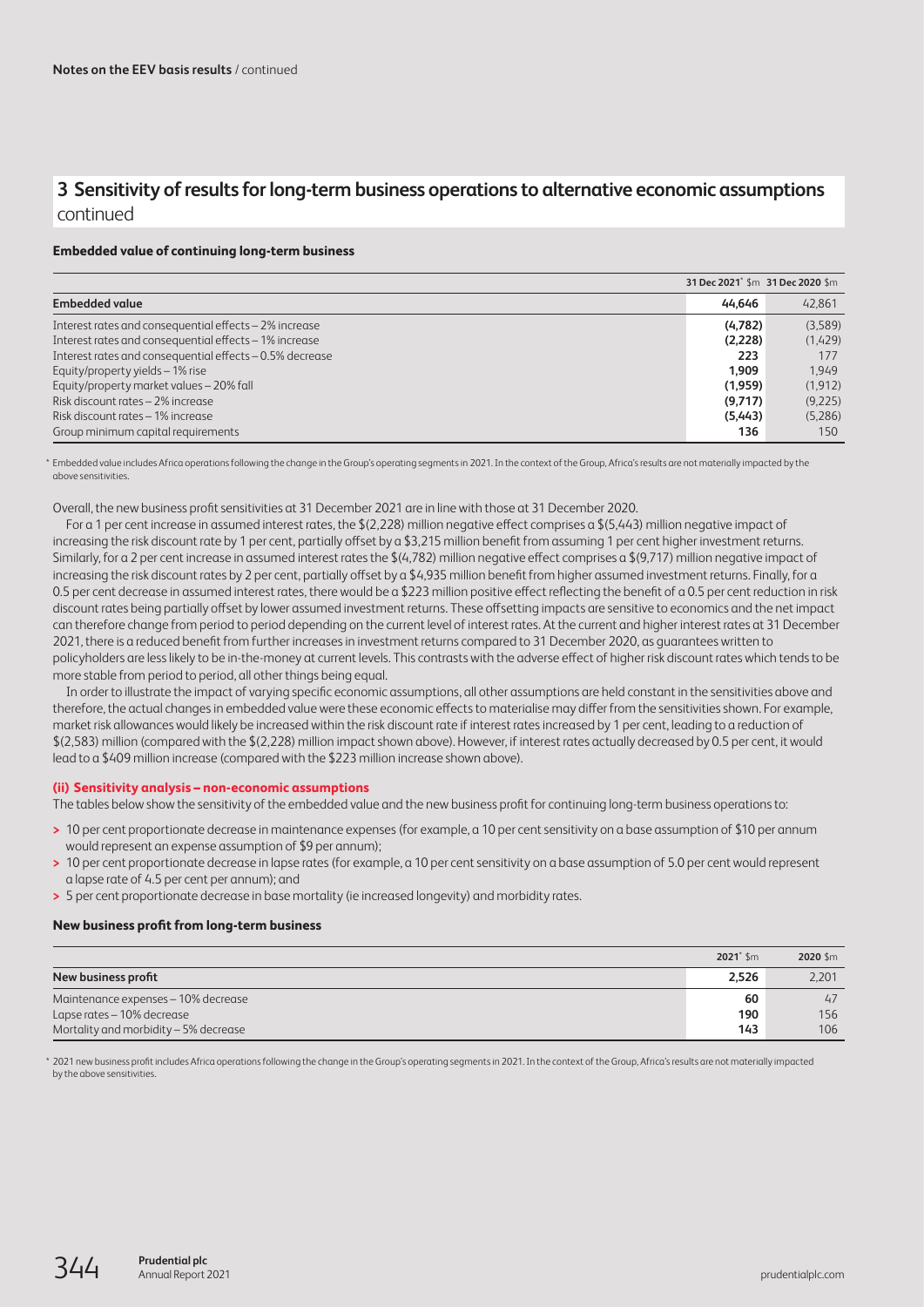### **Embedded value of long-term business**

|                                       | 31 Dec 2021 <sup>*</sup> \$m 31 Dec 2020 \$m |        |
|---------------------------------------|----------------------------------------------|--------|
| Embedded value                        | 44.646                                       | 42,861 |
| Maintenance expenses - 10% decrease   | 455                                          | 476    |
| Lapse rates - 10% decrease            | 1.901                                        | 1,774  |
| Mortality and morbidity - 5% decrease | 1.596                                        | 1,689  |

\* Embedded value includes Africa operations following the change in the Group's operating segments in 2021. In the context of the Group, Africa's results are not materially impacted by the above sensitivities.

# **4 Expected transfer of value of in-force business and required capital to free surplus for long-term business operations on a discounted basis**

The table below shows how the value of in-force business (VIF) and the associated required capital for long-term business operations are projected as emerging into free surplus over future years. Cash flows are projected on a deterministic basis and are discounted at the appropriate risk discount rate. The modelled cash flows use the same methodology underpinning the Group's EEV reporting and so are subject to the same assumptions and sensitivities. The projected emergence of VIF and required capital into free surplus in 2021 will be the starting point for expected free surplus generation next year, after updating for operating and economic assumption changes. See note I(vi) of the additional financial information for further detail.

|              | <b>Total</b><br>expected                                                              |       |       |       | Expected period of conversion of future post-tax distributable earnings<br>and required capital flows to free surplus at 31 Dec |       |            |
|--------------|---------------------------------------------------------------------------------------|-------|-------|-------|---------------------------------------------------------------------------------------------------------------------------------|-------|------------|
|              | $11-15$ years<br>$16-20$ years<br>6-10 years<br>21-40 years<br>1-5 years<br>emergence |       |       |       |                                                                                                                                 |       | $40+years$ |
| $2021$ (\$m) | 38,922                                                                                | 9,520 | 6,824 | 5,160 | 4,190                                                                                                                           | 9,588 | 3,640      |
| $(\%)$       | 100%                                                                                  | 24%   | 18%   | 13%   | 11%                                                                                                                             | 25%   | 9%         |
| $2020$ (\$m) | 38.594                                                                                | 9.112 | 6.932 | 5.511 | 4.234                                                                                                                           | 9.193 | 3,612      |
| (% )         | 100%                                                                                  | 24%   | 18%   | 14%   | 11%                                                                                                                             | 24%   | 9%         |

The required capital and value of in-force business for long-term business operations can be reconciled to the total discounted emergence of future free surplus shown above as follows:

|                                          | 31 Dec 2021* \$m 31 Dec 2020 \$m |        |  |
|------------------------------------------|----------------------------------|--------|--|
| Required capital <sup>note 2</sup>       | 3.230                            | 3,445  |  |
| Value of in-force business (VIF) note 2  | 35.456                           | 34,068 |  |
| Other items**                            | 236                              | 1,081  |  |
| Continuing long-term business operations | 38.922                           | 38,594 |  |

\* 2021 amounts include Africa operations following the change in the Group's operating segments in 2021.

\*\*'Other items' represent the impact of the TVOG and amounts incorporated into VIF where there is no definitive time frame for when the payments will be made or receipts received. These items are excluded from the expected free surplus generation profile above.

**Group overview**

Group overview

**Financial statements**

Financial statements

**[European Embedded Value \(EEV\) basis results](#page-0-0)**

European Embedded Value (EEV) basis results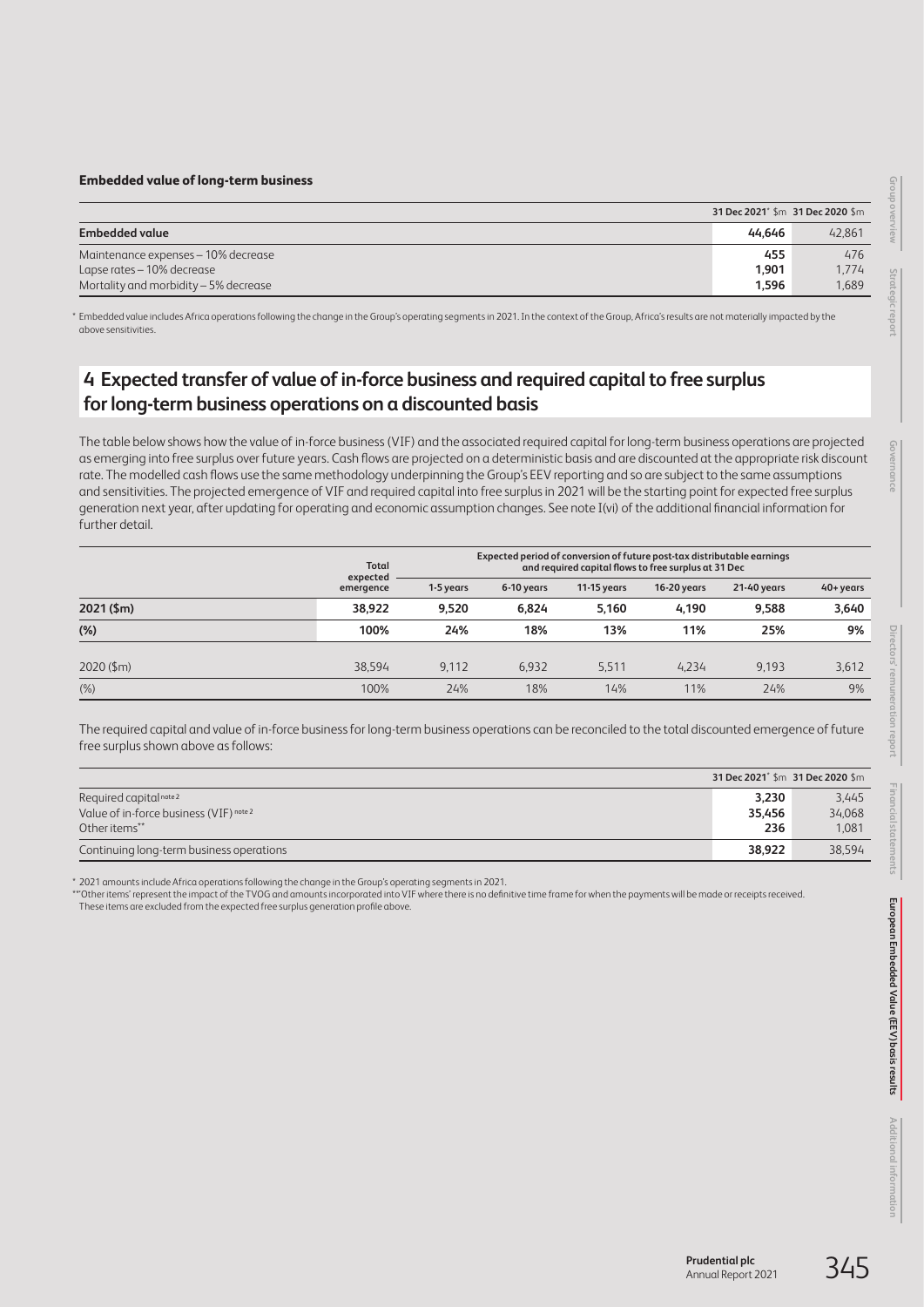# **5 EEV basis results for other operations**

EEV basis other income and expenditure represents the post-tax IFRS basis results for other operations (before restructuring and IFRS 17 implementation costs), together with an adjustment to deduct the unwind of expected margins on the internal management of the assets of the continuing covered business, as shown in the table below. It mainly includes interest costs on core structural borrowings and corporate expenditure for head office functions in London and Hong Kong that are not recharged/allocated to the insurance operations.

In line with the EEV Principles, the allowance for the future costs of internal asset management services within the EEV basis results for long-term insurance operations excludes the projected future profits or losses generated by any non-insurance entities within the Group in providing those services (ie the EEV for long-term insurance operations assumes that the cost of internal asset management services will be that incurred by the Group as a whole, not the cost that will be borne by the insurance business). The results of the Group's asset management operations include the current period profit from the management of both internal and external funds, consistent with their presentation within the Group's IFRS basis reporting. An adjustment is accordingly made to Group EEV operating profit, within the EEV basis results for other operations, to deduct the expected profit anticipated to arise in the current period in the opening value of in-force business from internal asset management services, such that Group EEV operating profit includes the actual profit earned in respect of the management of these assets.

Any costs incurred within the head office functions in London and Hong Kong that are deemed attributable to the long-term insurance (covered) business are recharged/allocated to the insurance operations and recorded within the results for those operations. The assumed future expenses within the value of in-force business for long-term insurance operations allow for amounts expected to be recharged/allocated by the head office functions. Other costs that are not recharged/allocated to the insurance operations are shown as part of other income and expenditure for the current period, and are not included within the projection of future expenses for in-force insurance business.

|                                                                                                       | $2021$ \$m | $2020$ Sm |
|-------------------------------------------------------------------------------------------------------|------------|-----------|
| IFRS basis other income and expenditure (as recorded in note B1.1 of the IFRS financial statements)   | (605)      | (743)     |
| Tax effects on IFRS basis results                                                                     | (37)       | (15)      |
| Less: unwind of expected profit on internal management of the assets of continuing long-term business | (81)       | (68)      |
| EEV basis other income and expenditure                                                                | (723)      | (826)     |

The EEV basis shareholders' equity for other operations is taken to be IFRS basis shareholders' equity, with central Group debt shown on a market value basis. Free surplus for other operations is taken to be IFRS basis shareholders' equity, net of goodwill attributable to equity holders, with central Group debt recorded as free surplus to the extent that it is classified as capital resources under the Group's capital regime. Under the GWS Framework, all debt instruments issued by Prudential plc at the 31 December 2021 are included as capital resources.

Shareholders' equity for other operations can be compared across metrics as shown in the table below.

|                                                                                           | 2021 Sm | 2020 Sm |
|-------------------------------------------------------------------------------------------|---------|---------|
| IFRS basis shareholders' equity (as recorded in note C1 of the IFRS financial statements) | 1.679   | (1,596) |
| Mark-to-market value adjustment on central borrowings <sup>note 6</sup>                   | (438)   | (795)   |
| EEV basis shareholders' equity                                                            | 1.241   | (2,391) |
| Debt instruments treated as capital resources                                             | 6.158   | 4.752   |
| Free surplus of other (central) operations                                                | 7.399   | 2,361   |

### **Treatment of discontinued US operations following the demerger**

On completion of the demerger of the Group's US operations (Jackson) in September 2021, the Group's pre-demerger interest in Jackson was remeasured to its observable fair value at that date, with any remeasurement gain or loss recognised in the results of discontinued operations. At the same time, the fair value of the interest in Jackson distributed to the Group's shareholders was recognised directly as a reduction in Group equity. The Group retained a 19.7 per cent economic interest (19.9 per cent voting interest) of Jackson immediately following the demerger, which was valued at \$493 million at that time. In December 2021, Jackson repurchased 2,242,516 shares of its Class A common stock from Prudential which reduced Prudential's economic interest to 18.4 per cent as at 31 December 2021 (18.5 per cent voting interest) and realised a gain of \$23 million which is included in corporate transactions. The remaining 18.4 per cent economic interest is measured at fair value within the EEV results at 31 December 2021. Unrealised changes in fair value since the date of demerger have been included in other movements in equity items from continuing operations as part of the EEV basis results for other operations. This treatment is consistent with the approach adopted for IFRS as discussed in note D1.2 of the IFRS financial statements.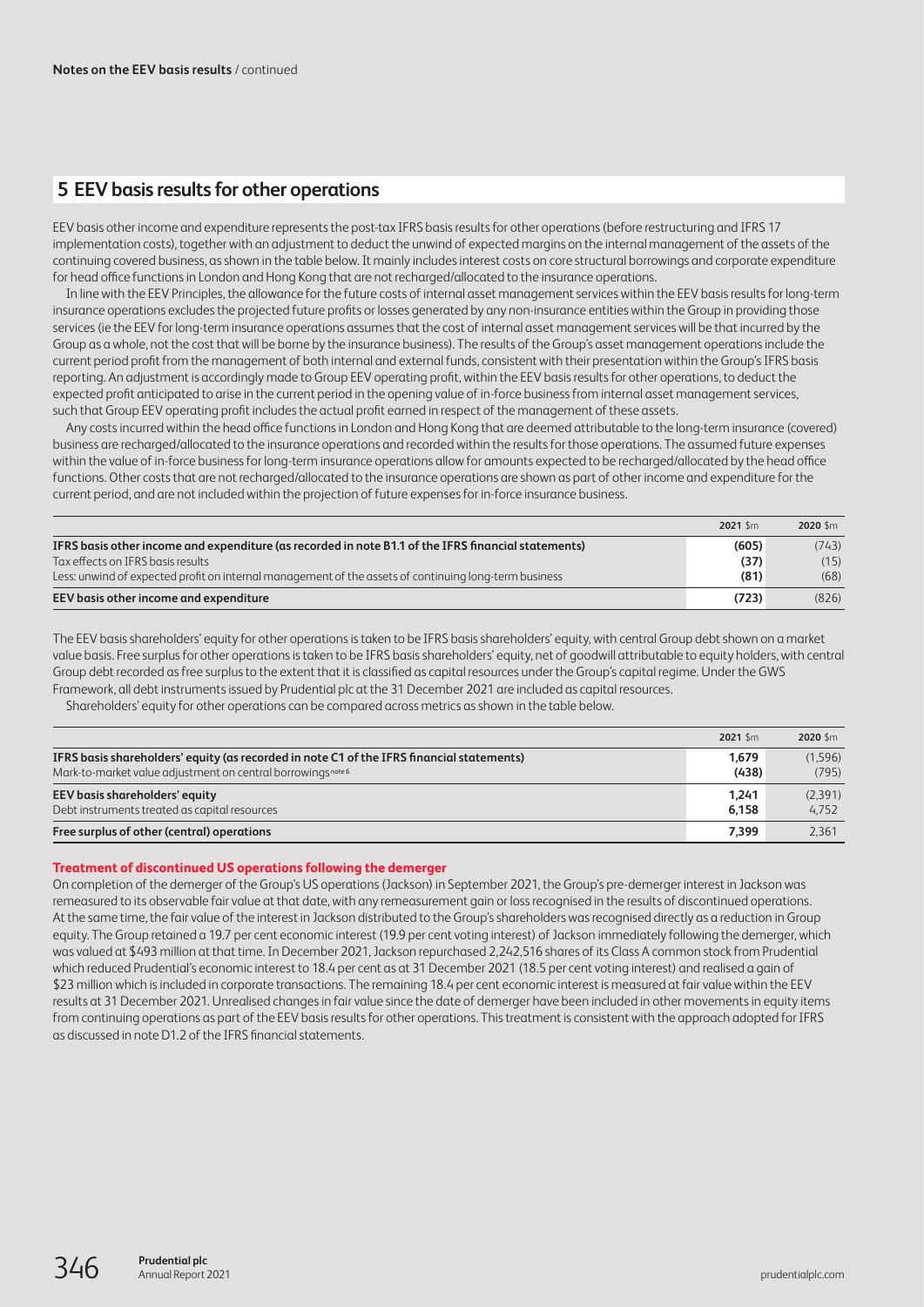# **6 Net core structural borrowings of shareholder-financed businesses**

|                                                                   | 31 Dec 2021 Sm                    |                                                         |                                           |                                   | 31 Dec 2020 \$m                                         |                                           |
|-------------------------------------------------------------------|-----------------------------------|---------------------------------------------------------|-------------------------------------------|-----------------------------------|---------------------------------------------------------|-------------------------------------------|
|                                                                   | <b>IFRS</b><br>basis<br>note (ii) | Mark-to-<br>market<br>value<br>adjustment<br>note (iii) | <b>EEV</b><br>basis at<br>market<br>value | <b>IFRS</b><br>basis<br>note (ii) | Mark-to-<br>market<br>value<br>adjustment<br>note (iii) | <b>EEV</b><br>basis at<br>market<br>value |
| Holding company cash and short-term investments note (i)          | (3,572)                           | -                                                       | (3,572)                                   | (1,463)                           | $\qquad \qquad -$                                       | (1,463)                                   |
| Central borrowings:                                               |                                   |                                                         |                                           |                                   |                                                         |                                           |
| Subordinated debt                                                 | 4.075                             | 196                                                     | 4,271                                     | 4.332                             | 420                                                     | 4,752                                     |
| Senior debt                                                       | 1.702                             | 242                                                     | 1,944                                     | 1.701                             | 375                                                     | 2,076                                     |
| Bank loan                                                         | 350                               |                                                         | 350                                       | 350                               | $\qquad \qquad -$                                       | 350                                       |
| Total central borrowings                                          | 6,127                             | 438                                                     | 6,565                                     | 6,383                             | 795                                                     | 7,178                                     |
| Total net central funds from continuing operations                | 2,555                             | 438                                                     | 2,993                                     | 4,920                             | 795                                                     | 5,715                                     |
| Discontinued US operations (Jackson Surplus Notes)                |                                   |                                                         |                                           | 250                               | 90                                                      | 340                                       |
| Net core structural borrowings of shareholder-financed businesses |                                   |                                                         |                                           | 5,170                             | 885                                                     | 6,055                                     |

# **Notes**

(i) Holding company includes centrally managed group holding companies. \$1,725 million of the cash held at the year-end was used in January 2022 to complete the planned debt redemptions. (ii) As recorded in note C5.1 of the IFRS financial statements.

(iii) The movement in the value of core structural borrowings includes foreign exchange effects for pounds sterling denominated debts. The movement in the mark-to-market value adjustment from continuing operations can be analysed as follows

|                                                                             | <b>2021</b> Sm | <b>2020</b> Sm |
|-----------------------------------------------------------------------------|----------------|----------------|
| Balance at beginning of year                                                | 795            | 548            |
| (Credit) charge included in the income statement from continuing operations | (357)          | 247            |
| Balance at end of year                                                      | 438            | 795            |

The movement in the value of the Jackson Surplus Notes is included in the results of the discontinued US operations.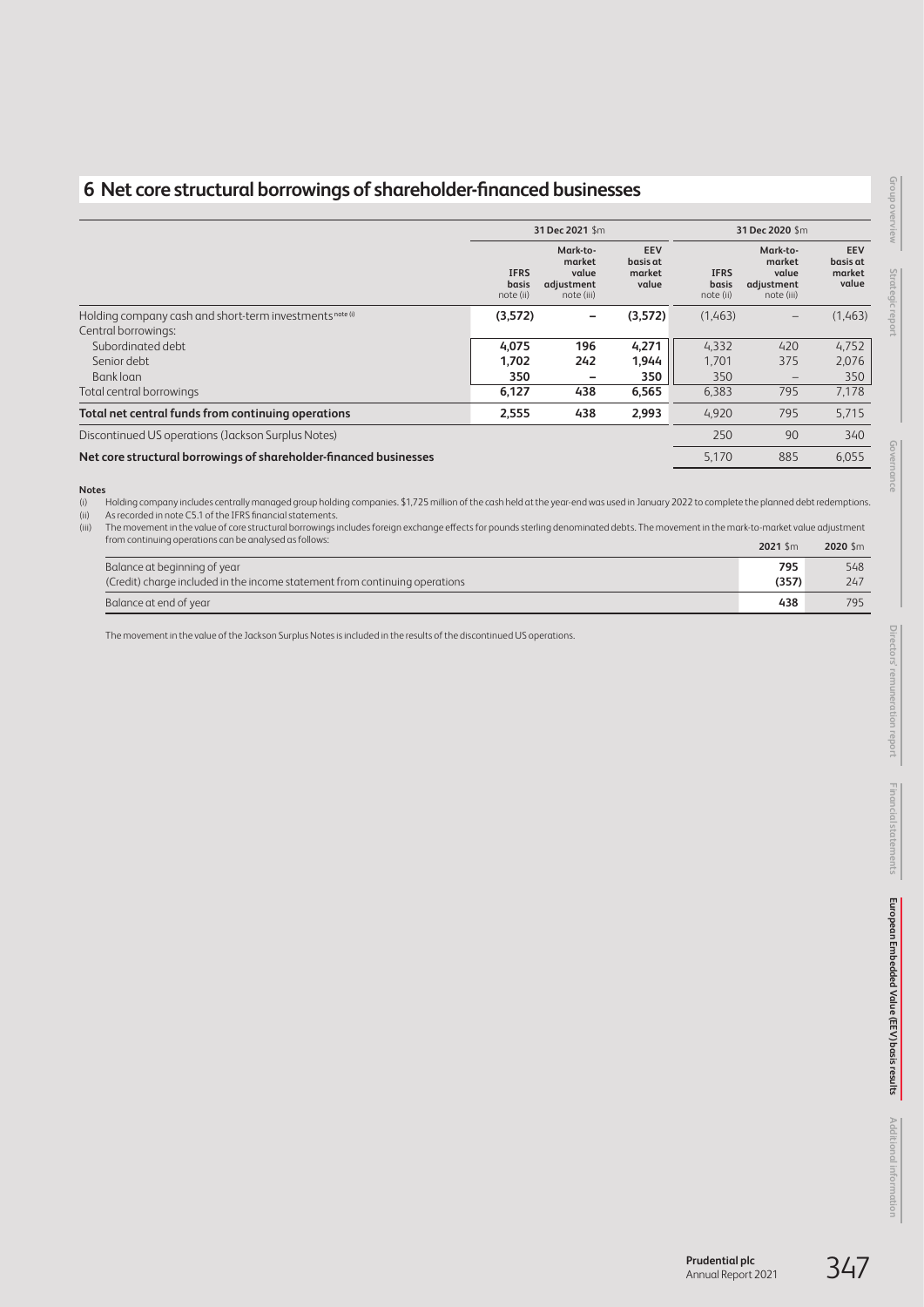# **7 Comparison of EEV basis shareholders' equity with IFRS basis shareholders' equity**

|                                                                                                                                | 31 Dec 2021 \$m | 31 Dec 2020 \$m |
|--------------------------------------------------------------------------------------------------------------------------------|-----------------|-----------------|
| Assets less liabilities before deduction of insurance funds                                                                    | 164,810         | 421,987         |
| Less insurance funds (including liabilities in respect of insurance products classified as investment contracts under IFRS 4): |                 |                 |
| Policyholder liabilities (net of reinsurers' share) and unallocated surplus of with-profits funds note (i)                     | (147, 546)      | (399, 868)      |
| Shareholders' accrued interest in the long-term business                                                                       | 30,267          | 33,129          |
|                                                                                                                                | (117, 279)      | (366,739)       |
| Less non-controlling interests                                                                                                 | (176)           | (1,241)         |
| Total net assets attributable to equity holders of the Company                                                                 | 47,355          | 54,007          |
|                                                                                                                                |                 |                 |
| Share capital                                                                                                                  | 182             | 173             |
| Share premium                                                                                                                  | 5,010           | 2,637           |
| IFRS basis shareholders' reserves                                                                                              | 11,896          | 18,068          |
| IFRS basis shareholders' equity, net of non-controlling interests                                                              | 17,088          | 20,878          |
| Shareholders' accrued interest in the long-term business                                                                       | 30,267          | 33,129          |
| EEV basis shareholders' equity, net of non-controlling interests note (ii)                                                     | 47,355          | 54,007          |
|                                                                                                                                |                 |                 |
| Analysed as:                                                                                                                   |                 |                 |
| Continuing operations                                                                                                          |                 | 41,926          |
| Discontinued US operations                                                                                                     |                 | 12,081          |
| EEV basis shareholders' equity, net of non-controlling interests                                                               |                 | 54.007          |

### **Notes**

(i) The 2020 "policyholder liabilities (net of reinsurers' share) and unallocated surplus of with-profits funds" included amounts relating to the discontinued US operations. (ii) The 31 December 2021 amount includes the Group's retained 18.4 per cent economic interest (18.5 per cent voting interest) in Jackson post demerger at fair value.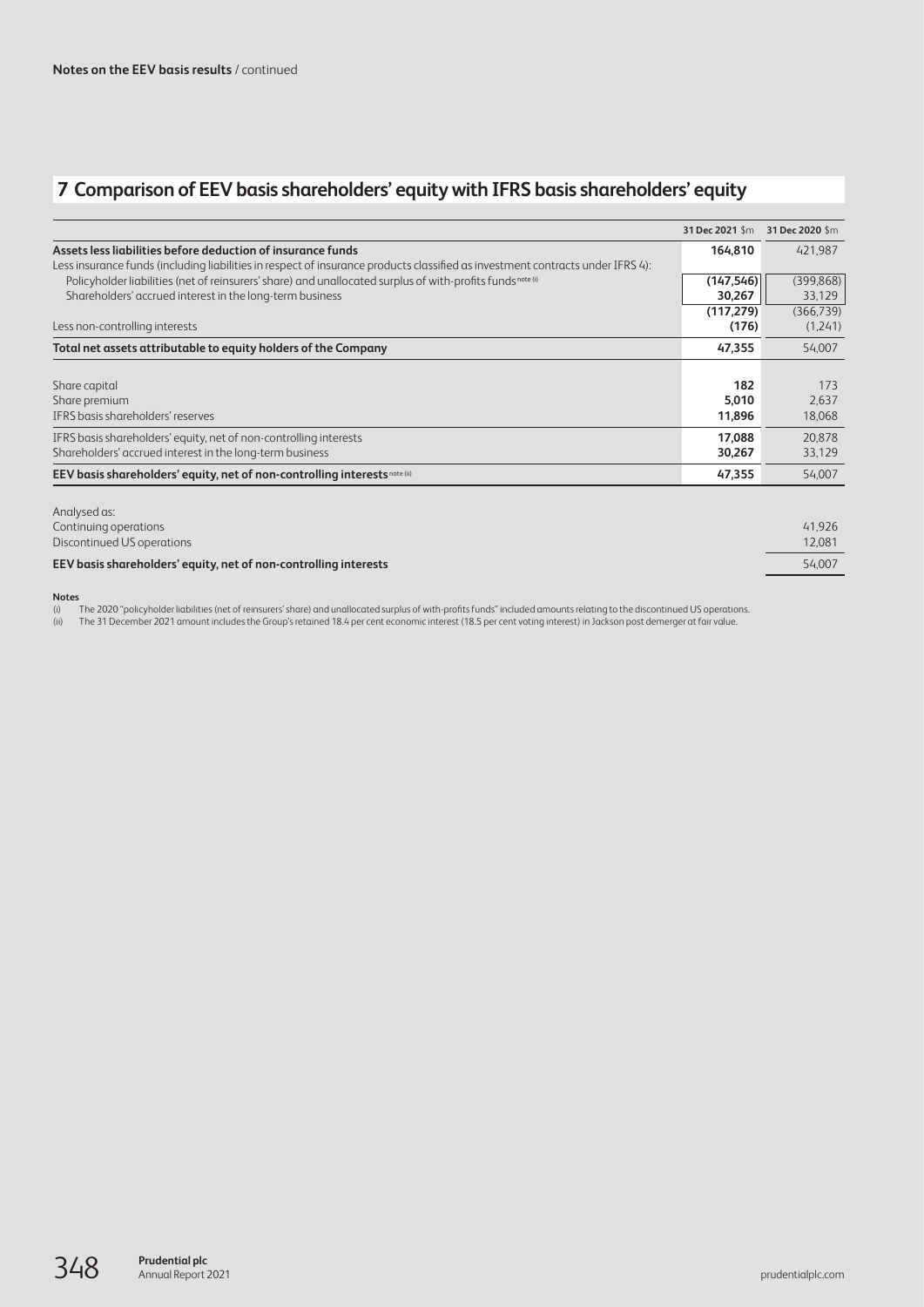# **8 Methodology and accounting presentation**

The methodology and accounting presentation below are stated for the Group's continuing business operations only. Following Jackson's demerger, the Group's US operations are no longer included in covered business with comparatives being re-presented. Methodology applied for the discontinued US operations in the comparative results is provided in note 8 of the Group's EEV financial statements for the year ended 31 December 2020.

### **(i) Methodology**

### **(a) Covered business**

The EEV basis results for the Group's continuing operations are prepared for 'covered business' as defined by the EEV Principles. Covered business represents the Group's long-term insurance business (including the Group's investments in joint venture and associate insurance operations), for which the value of new and in-force contracts is attributable to shareholders. The definition of long-term insurance business comprises those contracts falling under the definition for regulatory purposes. Africa operations are included within the covered business from 2021 following the change in the Group's operating segments. Further details on the Group's segments are provided in note B1.2 of the IFRS basis results. The amounts are shown within the continuing insurance segment for all periods.

The EEV basis results for the Group's covered business are then combined with the post-tax IFRS basis results of the Group's asset management and other operations (including interest costs on core structural borrowings and corporate expenditure for head office functions in London and Hong Kong that is not recharged/allocated to the insurance operations), with an adjustment to deduct the unwind of expected margins on the internal management of the assets of the covered business. Under the EEV Principles, the results for covered business incorporate the projected margins of attaching internal asset management, as described in note (g) below.

### **(b) Valuation of in-force and new business**

The EEV basis results are prepared incorporating best estimate assumptions about all relevant factors including levels of future investment returns, persistency, mortality, morbidity and expenses, as described in note 9(iii). These assumptions are used to project future cash flows. The present value of the projected future cash flows is then calculated using a discount rate, as shown in note 9(i), which reflects both the time value of money and all other non-diversifiable risks associated with the cash flows that are not otherwise allowed for.

The total profit that emerges over the lifetime of an individual contract as calculated under the EEV basis is the same as that calculated under the IFRS basis. Since the EEV basis reflects discounted future cash flows, under the EEV methodology the profit emergence is advanced, thus more closely aligning the timing of the recognition of profit with the efforts and risks of current management actions, particularly with regard to business sold during the period.

### *New business*

In determining the EEV basis value of new business, premiums are included in projected cash flows on the same basis of distinguishing regular and single premium business as set out in the Group's new business sales reporting.

New business premiums reflect those premiums attaching to the covered business, including premiums for contracts classified as investment contracts under IFRS 4. New business premiums for regular premium products are shown on an annualised basis.

New business profit represents profit determined by applying operating and economic assumptions as at the end of the period. New business profitability is a key metric for the Group's management of the development of the business. In addition, new business margins are shown by reference to annual premium equivalent (APE) and the present value of new business premiums (PVNBP). These margins are calculated as the percentage of the value of new business profit to APE and PVNBP. APE is calculated as the aggregate of regular premiums on new business written in the period and one-tenth of single premiums. PVNBP is calculated as the aggregate of single premiums and the present value of expected future premiums from regular premium new business, allowing for lapses and the other assumptions made in determining the EEV new business profit.

### *Valuation movements on investments*

Investment gains and losses during the period (to the extent that changes in capital values do not directly match changes in liabilities) are included directly in the profit or loss for the period and shareholders' equity as they arise.

The results for the covered business conceptually reflect the aggregate of the post-tax IFRS basis results and the movements in the additional shareholders' interest recognised on an EEV basis. Therefore, the starting point for the calculation of the EEV basis results reflects the market value movements recognised on an IFRS basis.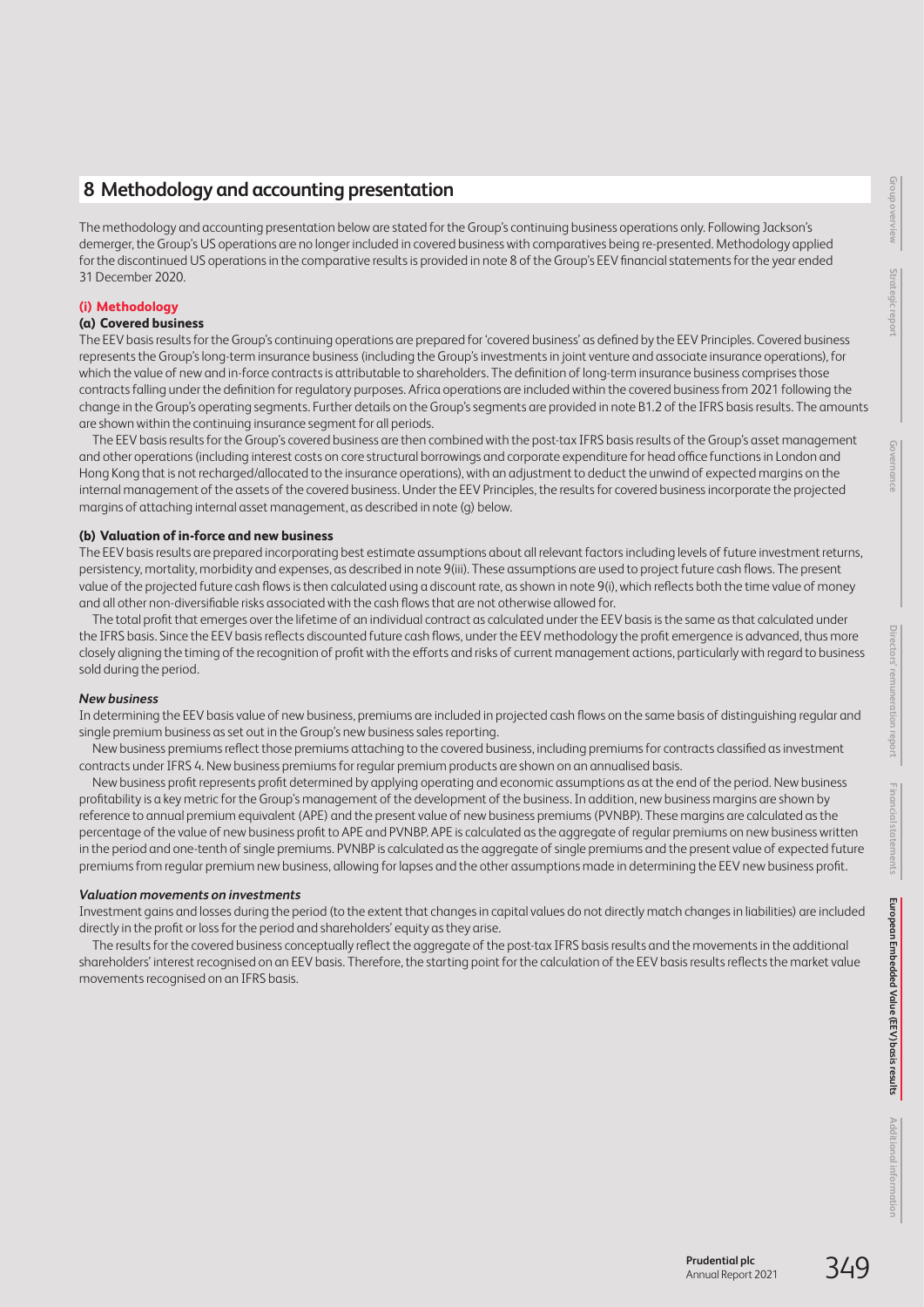# **8 Methodology and accounting presentation** continued

### **(i) Methodology** continued

### **(c) Cost of capital**

A charge is deducted from the embedded value for the cost of locked-in required capital supporting the Group's long-term business. The cost is the difference between the nominal value of the capital held and the discounted value of the projected releases of this capital, allowing for post-tax investment earnings on the capital.

The EEV results are affected by the movement in this cost from period to period, which comprises a charge against new business profit and generally a release in respect of the reduction in capital requirements for business in force as this runs off.

Where required capital is held within a with-profits long-term fund, the value placed on surplus assets within the fund is already adjusted to reflect its expected release over time and so no further adjustment to the shareholder position is necessary.

### **(d) Financial options and guarantees**

### *Nature of financial options and guarantees*

Participating products, principally written in Hong Kong, Singapore and Malaysia, have both guaranteed and non-guaranteed elements. These products provide returns to policyholders through bonuses that are smoothed. There are two types of bonuses: regular and final. Regular bonuses are declared once a year and, once credited, are guaranteed in accordance with the terms of the particular products. Final bonuses are guaranteed only until the next bonus declaration.

There are also various non-participating long-term products with guarantees. The principal guarantees are those for whole-of-life contracts with floor levels of policyholder benefits that typically accrue at rates set at inception and do not vary subsequently with market conditions. Similar to participating products, the policyholder charges incorporate an allowance for the cost of providing these guarantees, which, for certain whole-oflife products in Hong Kong, remains constant throughout varying economic conditions, rather than reducing as the economic environment improves and vice versa.

### *Time value*

The value of financial options and guarantees comprises the intrinsic value (arising from a deterministic valuation on best estimate assumptions) and the time value (arising from the variability of economic outcomes in the future).

Where appropriate, a full stochastic valuation has been undertaken to determine the time value of financial options and guarantees. The economic assumptions used for the stochastic calculations are consistent with those used for the deterministic calculations. Assumptions specific to the stochastic calculations reflect local market conditions and are based on a combination of actual market data, historic market data and an assessment of long-term economic conditions. Common principles have been adopted across the Group for the stochastic asset models, such as separate modelling of individual asset classes with an allowance for correlations between various asset classes. Details of the key characteristics of each model are given in note 9(ii).

In deriving the time value of financial options and guarantees, management actions in response to emerging investment and fund solvency conditions have been modelled. Management actions encompass, but are not confined to, investment allocation decisions, levels of regular and final bonuses and credited rates. Bonus rates are projected from current levels and varied in accordance with assumed management actions applying in the emerging investment and fund solvency conditions. In all instances, the modelled actions are in accordance with approved local practice and therefore reflect the options available to management.

### **(e) Level of required capital**

In adopting the EEV Principles, Prudential has based required capital on the applicable local statutory regulations, including any amounts considered to be required above the local statutory minimum requirements to satisfy regulatory constraints.

For shareholder-backed businesses, the level of required capital has generally been set to an amount at least equal to local statutory notification requirements.

For CPL life operations, the level of required capital follows the approach for embedded value reporting issued by the China Association of Actuaries (CAA) reflecting the C-ROSS regime. For Singapore life operations, the level of net worth and required capital is based on the Tier 1 Capital position under the risk-based capital framework (RBC2), which removes certain negative reserves permitted to be recognised in the full RBC2 regulatory position applicable to the Group's GWS capital position, in order to better reflect free surplus and its generation.

### **(f) With-profits business and the treatment of the estate**

For the Group's relevant operations, the proportion of surplus allocated to shareholders from the with-profits funds has been based on the applicable profit distribution between shareholders and policyholders. The EEV methodology includes the value attributed to the shareholders' interest in the residual estate of the in-force with-profits business. In any scenarios where the total assets of the life fund are insufficient to meet policyholder claims in full, the excess cost is fully attributed to shareholders. As required, adjustments are also made to reflect any capital requirements for with-profits business in excess of the capital resources of the with-profits funds.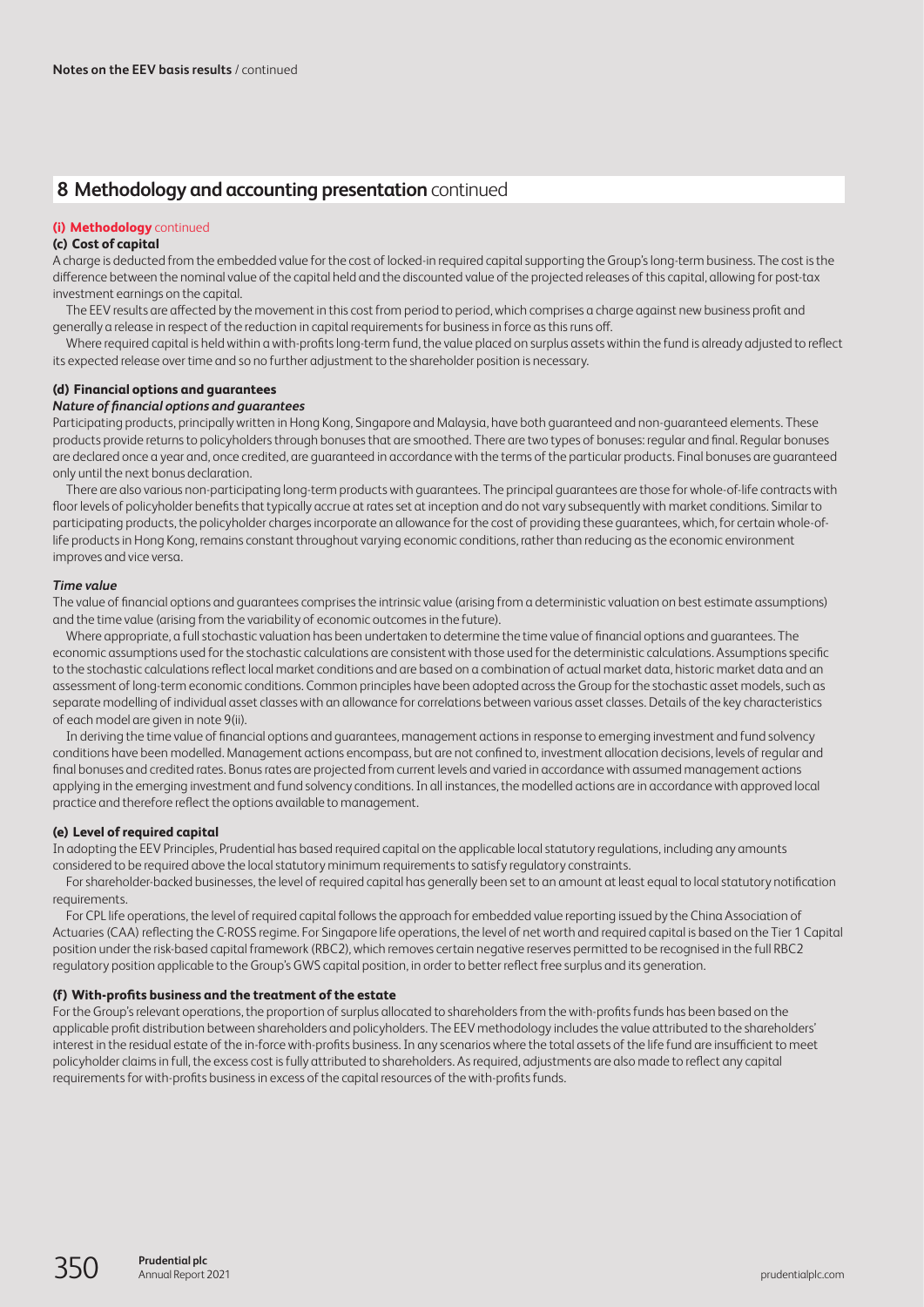**Additional information**

In line with the EEV Principles, the in-force and new business results from long-term business include the projected future profit or loss from asset management and service companies that support the Group's covered insurance businesses. The results of the Group's asset management operations include the current period profit from the management of both internal and external funds. EEV basis shareholders' other income and expenditure is adjusted to deduct the expected profit anticipated to arise in the current period in the opening VIF from internal asset management and other services. This deduction is on a basis consistent with that used for projecting the results for covered insurance business. Accordingly, Group operating profit includes the actual profit earned in respect of the management of these assets.

### **(h) Allowance for risk and risk discount rates**

**(g) Internal asset management**

### *Overview*

Under the EEV Principles, discount rates used to determine the present value of expected future cash flows are set by reference to risk-free rates plus a risk margin.

The risk-free rates are largely based on local government bond yields at the valuation date and are assumed to remain constant throughout the projection, with no trending or mean reversion to longer-term assumptions that cannot be observed in the current market.

The risk margin reflects any non-diversifiable risk associated with the emergence of distributable earnings that is not allowed for elsewhere in the valuation. In order to better reflect differences in relative market risk volatility inherent in each product group, Prudential sets the risk discount rates to reflect the expected volatility associated with the expected future shareholder cash flows for each product group in the embedded value model, rather than at a Group level.

Since financial options and guarantees are explicitly valued under the EEV methodology, risk discount rates exclude the effect of these product features.

The risk margin represents the aggregate of the allowance for market risk and allowance for non-diversifiable non-market risk. No allowance is required for non-market risks where these are assumed to be fully diversifiable.

### *Market risk allowance*

The allowance for market risk represents the beta multiplied by the equity risk premium.

The beta of a portfolio or product measures its relative market risk. The risk discount rates reflect the market risk inherent in each product group and hence the volatility of product-specific cash flows. These are determined by considering how the profit from each product is affected by changes in expected returns across asset classes. By converting this into a relative rate of return, it is possible to derive a product-specific beta. This approach contrasts with a top-down approach to market risk where the risks associated with each product are not directly reflected in the valuation basis.

The Group's methodology allows for credit risk in determining the best estimate returns and through the market risk allowance, which covers expected long-term defaults, a credit risk premium (to reflect the volatility in downgrade and default levels) and short-term downgrades and defaults.

### *Allowance for non-diversifiable non-market risks*

The majority of non-market and non-credit risks are considered to be diversifiable. An allowance for non-diversifiable non-market risks is estimated as set out below.

A base level allowance of 50 basis points is applied to cover the non-diversifiable non-market risks associated with the Group's covered business. For the Group's businesses in less mature markets (such as the Philippines, Thailand and Africa) additional allowances of 250 basis points are applied. The level and application of these allowances are reviewed and updated based on an assessment of the Group's exposure and experience in the markets. For the Group's business in more mature markets, no additional allowance is necessary. At 31 December 2021, the total allowance for non-diversifiable non-market risk is equivalent to a \$(3.7) billion (or (8) per cent) reduction to the embedded value of continuing long-term business operations.

### **(i) Foreign currency translation**

Foreign currency profits and losses have been translated at average exchange rates for the period. Foreign currency transactions are translated at the spot rate prevailing at the date of the transactions. Foreign currency assets and liabilities have been translated at closing exchange rates. The principal exchange rates are shown in note A1 of the Group IFRS financial statements.

### **(j) Taxation**

In determining the post-tax profit for the period for covered business, the overall tax rate includes the impact of tax effects determined on a local regulatory basis. Tax payments and receipts included in the projected future cash flows to determine the value of in-force business are calculated using tax rates that have been announced and substantively enacted by the end of the reporting period.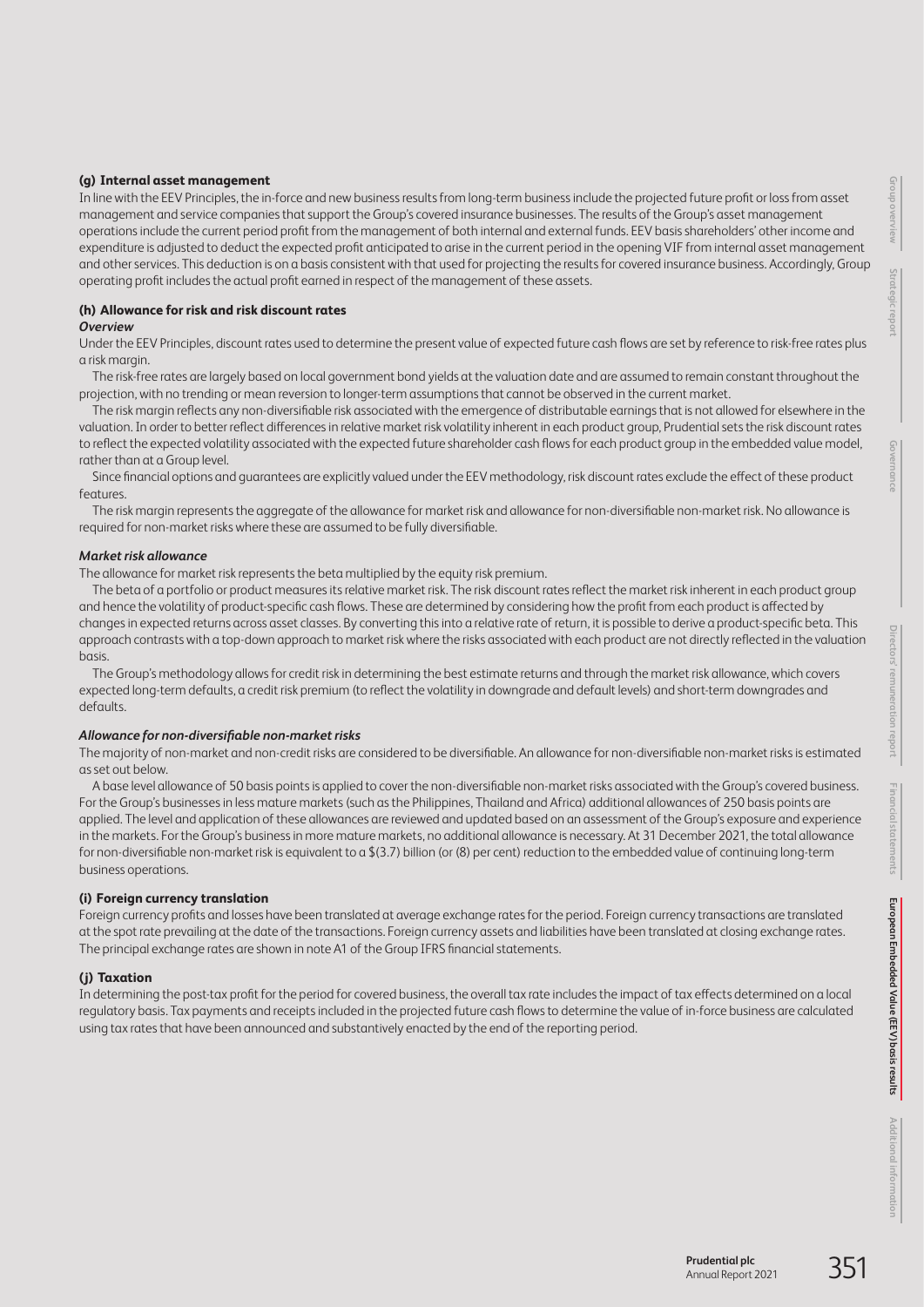# **8 Methodology and accounting presentation** continued

## **(ii) Accounting presentation**

### **(a) Analysis of post-tax profit**

To the extent applicable, the presentation of the EEV basis profit or loss for the period from continuing operations is consistent with the classification between operating and non-operating results that the Group applies for the analysis of IFRS basis results. Operating results are determined as described in note (b) below and incorporate the following:

- **>** New business profit, as defined in note (i)(b) above;
- **>** Expected return on existing business, as described in note (c) below;
- **>** The impact of routine changes of estimates relating to operating assumptions, as described in note (d) below; and
- **>** Operating experience variances, as described in note (e) below.

In addition, operating results include the effect of changes in tax legislation, unless these changes are one-off and structural in nature, or primarily affect the level of projected investment returns, in which case they are reflected as a non-operating result.

### *Non-operating results comprise:*

- **>** Short-term fluctuations in investment returns;
- **>** Mark-to-market value movements on core structural borrowings;
- **>** Effect of changes in economic assumptions; and
- **>** The impact of corporate transactions, if any, undertaken in the year.

Total profit or loss in the period attributable to shareholders and basic earnings per share include these items, together with actual investment returns. The Group believes that operating profit, as adjusted for these items, better reflects underlying performance.

### **(b) Investment returns included in operating profit**

For the investment element of the assets covering the total net worth of long-term insurance business, investment returns are recognised in operating results at the expected long-term rates of return. These expected returns are calculated by reference to the asset mix of the portfolio.

### **(c) Expected return on existing business**

Expected return on existing business comprises the expected unwind of discounting effects on the opening value of in-force business and required capital and the expected return on existing free surplus. The unwind of discount and the expected return on existing free surplus are determined after adjusting for the effect of changes in economic and operating assumptions in the current period on the embedded value at the beginning of the period, for example the unwind of discount on the value of in-force business and required capital is determined after adjusting both the opening value and the risk discount rates for the effect of changes in economic and operating assumptions in the current period.

### **(d) Effect of changes in operating assumptions**

Operating profit includes the effect of changes to operating assumptions on the value of in-force business at the end of the reporting period. For presentational purposes the effect of changes is delineated to show the effect on the opening value of in-force business as operating assumption changes, with the experience variances subsequently being determined by reference to the assumptions at the end of the reporting period, as discussed below.

### **(e) Operating experience variances**

Operating profit includes the effect of experience variances on operating assumptions, such as persistency, mortality, morbidity, expenses and other factors, which are calculated with reference to the assumptions at the end of the reporting period.

### **(f) Effect of changes in economic assumptions**

Movements in the value of in-force business at the beginning of the period caused by changes in economic assumptions, net of the related changes in the time value of financial options and guarantees, are recorded in non-operating results.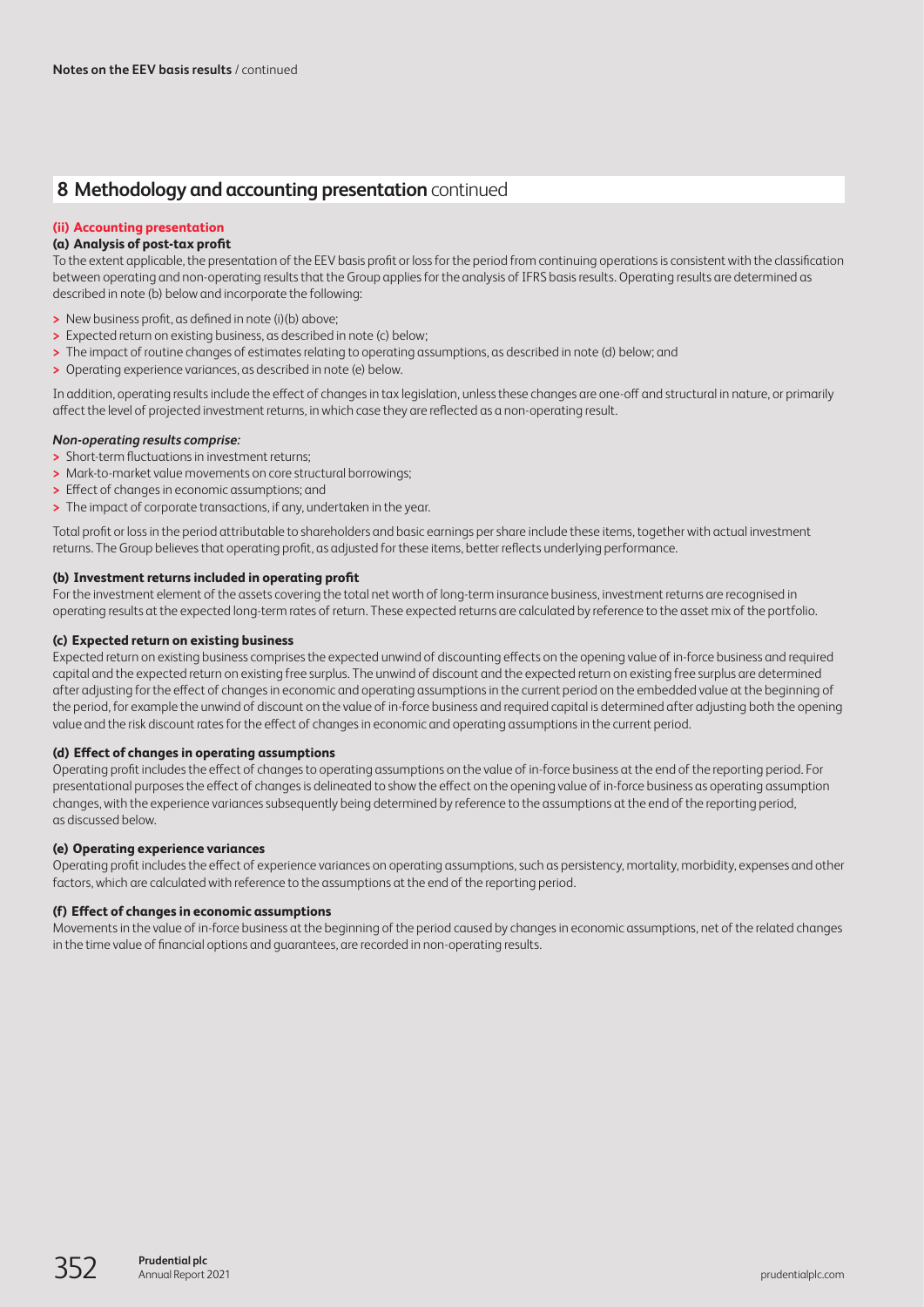# **9 Assumptions**

### **(i) Principal economic assumptions**

The EEV basis results for the Group's covered business are determined using economic assumptions where both the risk discount rates and long-term expected rates of return on investments are set with reference to risk-free rates of return at the end of the reporting period. Both the risk discount rate and expected rates of return are updated at each valuation date to reflect current market risk-free rates, with the effect that changes in market risk-free rates impact all projected future cash flows. The risk-free rates of return are largely based on local government bond yields and are assumed to remain constant throughout the projection, with no trending or mean reversion to longer-term assumptions that cannot be observed in the current market. The risk-free rates of return are shown below for each of the Group's insurance operations. Expected returns on equity and property assets and corporate bonds are derived by adding a risk premium to the risk-free rate based on the Group's long-term view.

As described in note 8(i)(h), risk discount rates are set equal to the risk-free rate at the valuation date plus allowances for market risk and non-diversifiable non-market risks appropriate to the features and risks of the underlying products and markets. Risks that are explicitly allowed for elsewhere in the EEV basis, such as via the cost of capital and the time value of options and guarantees, as set out in note 2(i), are not included in the risk discount rates.

|                                                                | <b>Risk discount rate %</b> |                |                   |                | 10-year government |                | <b>Equity return</b> |                |
|----------------------------------------------------------------|-----------------------------|----------------|-------------------|----------------|--------------------|----------------|----------------------|----------------|
|                                                                | <b>New business</b>         |                | In-force business |                | bond yield %       |                | (geometric) %        |                |
|                                                                | 31 Dec<br>2021              | 31 Dec<br>2020 | 31 Dec<br>2021    | 31 Dec<br>2020 | 31 Dec<br>2021     | 31 Dec<br>2020 | 31 Dec<br>2021       | 31 Dec<br>2020 |
| <b>CPL</b>                                                     | 7.3                         | 7.7            | 7.3               | 7.7            | 2.8                | 3.2            | 6.8                  | 7.2            |
| Hong Kongnote (a)                                              | 2.5                         | 2.0            | 2.8               | 2.1            | 1.5                | 0.9            | 5.0                  | 4.4            |
| Indonesia                                                      | 9.9                         | 8.9            | 10.5              | 10.0           | 7.0                | 6.5            | 11.3                 | 10.8           |
| Malaysia                                                       | 5.7                         | 4.4            | 6.1               | 4.9            | 3.7                | 2.6            | 7.2                  | 6.1            |
| Philippines                                                    | 12.0                        | 10.3           | 12.0              | 10.3           | 4.8                | 3.1            | 9.0                  | 7.3            |
| Singapore                                                      | 3.4                         | 2.3            | 3.8               | 2.9            | 1.7                | 0.9            | 5.2                  | 4.4            |
| Taiwan                                                         | 3.5                         | 3.0            | 3.1               | 2.5            | 0.7                | 0.3            | 4.7                  | 4.3            |
| Thailand                                                       | 9.3                         | 8.5            | 9.3               | 8.5            | 2.0                | 1.3            | 6.3                  | 5.5            |
| Vietnam                                                        | 4.0                         | 4.3            | 4.1               | 4.5            | 2.2                | 2.6            | 6.4                  | 6.8            |
| Total weighted average (new business) <sup>note (b)</sup>      | 5.0                         | 4.1            | n/a               | n/a            | 2.7                | 2.1            | 6.1                  | 5.8            |
| Total weighted average (in-force business) <sup>note (b)</sup> | n/a                         | n/a            | 4.3               | 3.6            | 2.3                | 1.7            | 5.8                  | 5.3            |

### **Notes**

(a) For Hong Kong, the assumptions shown are for US dollar denominated business. For other businesses, the assumptions shown are for local currency denominated business.<br>(b) Total weighted average assumptions have been det

Total weighted average assumptions have been determined by weighting each business's assumptions by reference to the EEV basis new business profit and the closing net value of in-force business. The 2021 weighted average assumptions include Africa operations following the change in the Group's operating segments in 2021. The changes in the risk discount rates for individual businesses reflect the movements in the local government bond yields, changes in the allowance for market risk (including as a result of changes in asset mix) and changes in product mix.

(c) Expected long-term inflation assumptions range from 1.5 per cent to 5.5 per cent (31 December 2020: 1.5 per cent to 5.5 per cent).

### **(ii) Stochastic assumptions**

Details are given below of the key characteristics of the models used to determine the time value of financial options and guarantees as referred to in note 8(i)(d).

- **>** The stochastic cost of guarantees is primarily of significance for the Hong Kong, Malaysia, Singapore, Taiwan and Vietnam businesses;
- **>** The principal asset classes are government bonds, corporate bonds and equity;
- **>** Interest rates are projected using a stochastic interest rate model calibrated to the current market yields;
- **>** Equity returns are assumed to follow a log-normal distribution;
- **>** The corporate bond return is calculated based on a risk-free return plus a mean-reverting spread;
- **>** The volatility of equity returns ranges from 18 per cent to 35 per cent for both years; and
- **>** The volatility of government bond yields ranges from 1.1 per cent to 2.0 per cent for both years.

report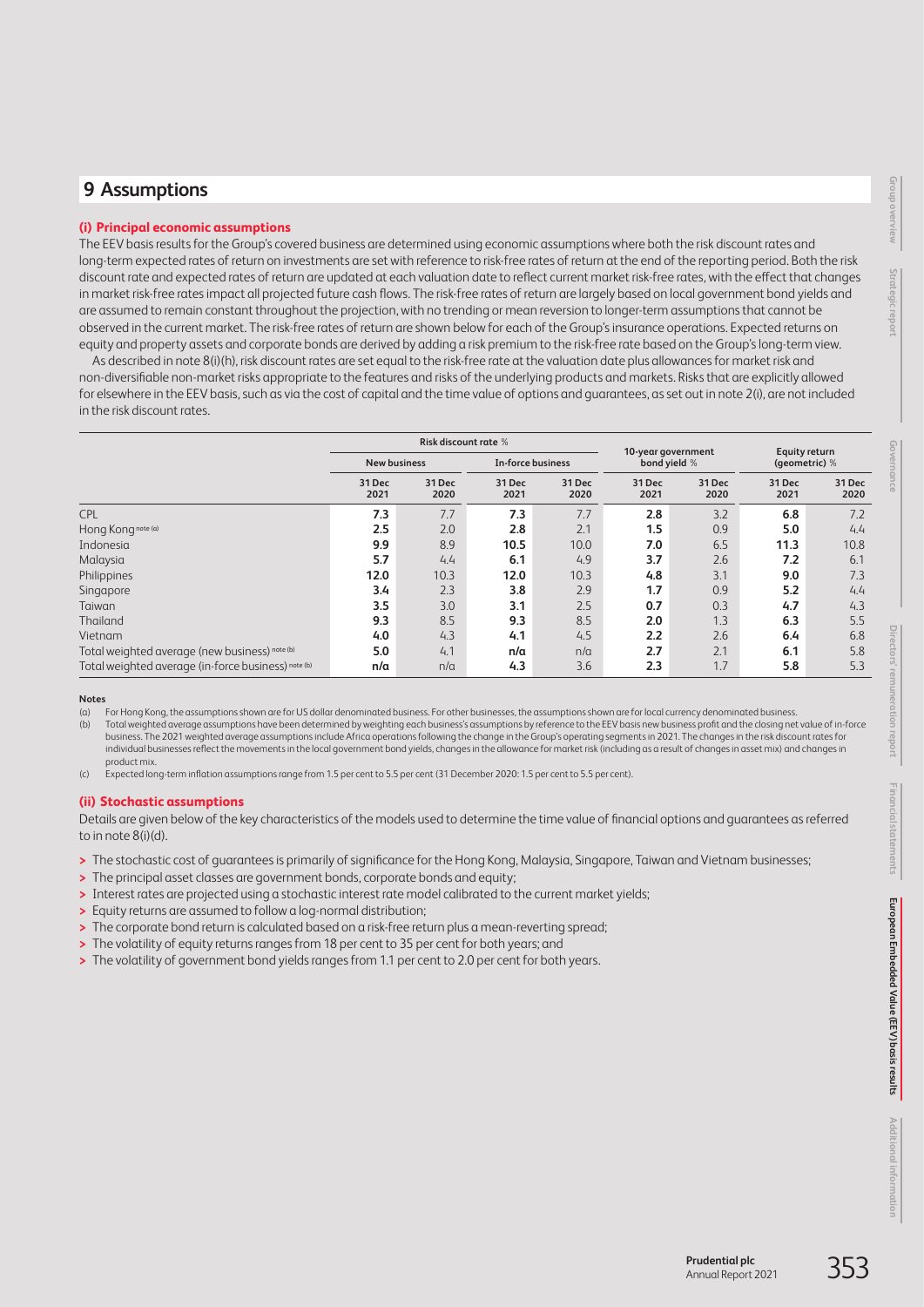# **9 Assumptions** continued

### **(iii) Operating assumptions**

Best estimate assumptions are used for projecting future cash flows, where best estimate is defined as the mean of the distribution of future possible outcomes. The assumptions are reviewed actively and changes are made when evidence exists that material changes in future experience are reasonably certain.

Assumptions required in the calculation of the time value of financial options and guarantees, for example relating to volatilities and correlations, or dynamic algorithms linking liabilities to assets, have been set equal to the best estimates and, wherever material and practical, reflect any dynamic relationships between the assumptions and the stochastic variables.

### **Demographic assumptions**

Persistency, mortality and morbidity assumptions are based on an analysis of recent experience, and reflect expected future experience. When projecting future cash flows for medical reimbursement business that is repriced annually, explicit allowance is made for expected future premium inflation and separately for future medical claims inflation.

### **Expense assumptions**

Expense levels, including those of the service companies that support the Group's long-term business, are based on internal expense analysis and are appropriately allocated to acquisition of new business and renewal of in-force business. For mature business, it is Prudential's policy not to take credit for future cost reduction programmes until the actions to achieve the savings have been delivered. Expense overruns are reported where these are expected to be short-lived, including businesses that are growing rapidly or are sub-scale.

Expenses comprise costs borne directly and costs recharged/allocated from the Group head office functions in London and Hong Kong that are attributable to the long-term insurance (covered) business. The assumed future expenses for the long-term insurance business allow for amounts expected to be recharged/allocated by the head office functions. Development expenses are allocated to covered business and are charged as incurred.

Corporate expenditure, which is included in other income and expenditure, comprises expenditure of the Group head office functions in London and Hong Kong that is not recharged/allocated to the long-term insurance or asset management operations, primarily for corporate related activities that are charged as incurred, together with restructuring and IFRS 17 implementation costs incurred across the Group.

### **Tax rates**

The assumed long-term effective tax rates for operations reflect the expected incidence of taxable profit or loss in the projected future cash flows as explained in note 8(i)(j). The local standard corporate tax rates applicable are as follows:

|             | $\%$                                             |
|-------------|--------------------------------------------------|
| <b>CPL</b>  | 25.0                                             |
| Hong Kong   | 16.5 per cent on 5 per cent of premium income    |
| Indonesia   | 22.0                                             |
| Malaysia    | 24.0                                             |
| Philippines | Up to 30 June 2020: 30.0; from 1 July 2020: 25.0 |
| Singapore   | 17.0                                             |
| Taiwan      | 20.0                                             |
| Thailand    | 20.0                                             |
| Vietnam     | 20.0                                             |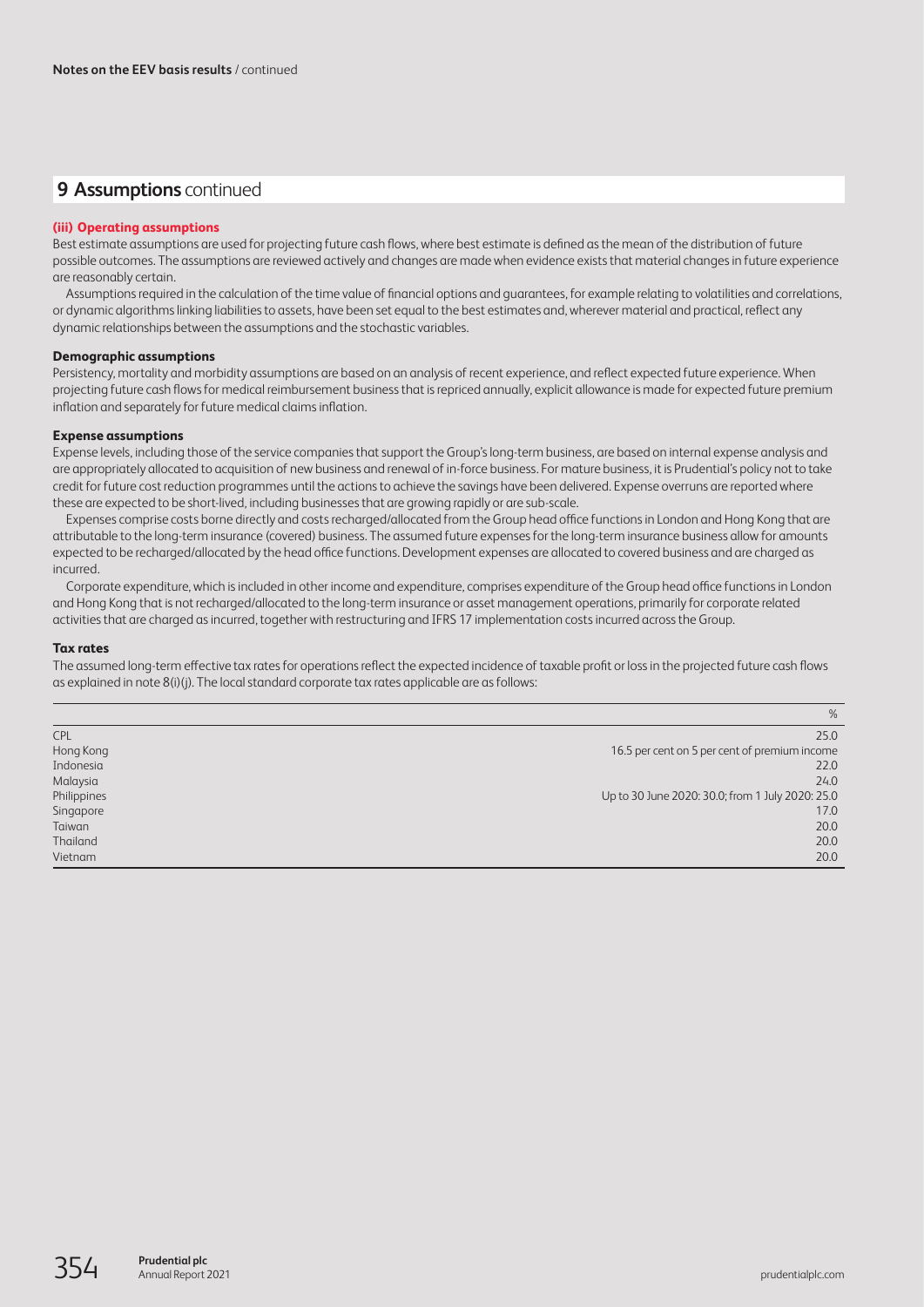# **10 Insurance new business**

|                                      | Single premiums |                          | Regular premiums |                          | Annual premium<br>equivalents (APE) |                          | <b>Present value of new</b><br>business premiums (PVNBP) |          |
|--------------------------------------|-----------------|--------------------------|------------------|--------------------------|-------------------------------------|--------------------------|----------------------------------------------------------|----------|
|                                      | 2021 \$m        | 2020 \$m                 | 2021 \$m         | 2020\$m                  | 2021 \$m                            | 2020 \$m                 | 2021 \$m                                                 | 2020 \$m |
| $\mathsf{CPL}$ note (a)              | 1,760           | 1,068                    | 600              | 475                      | 776                                 | 582                      | 3,761                                                    | 2,705    |
| Hong Kong                            | 808             | 184                      | 469              | 741                      | 550                                 | 758                      | 4,847                                                    | 5,095    |
| Indonesia                            | 258             | 226                      | 226              | 244                      | 252                                 | 267                      | 1,067                                                    | 1,154    |
| Malaysia                             | 74              | 90                       | 453              | 337                      | 461                                 | 346                      | 2,137                                                    | 2,023    |
| Singapore                            | 2,412           | 1,496                    | 502              | 460                      | 743                                 | 610                      | 6,214                                                    | 5,354    |
| Growth markets:                      |                 |                          |                  |                          |                                     |                          |                                                          |          |
| Africa <sup>note (b)</sup>           | 15              | 17                       | 133              | 110                      | 134                                 | 112                      | 288                                                      |          |
| Cambodia                             | -               |                          | 14               | 10                       | 14                                  | 10                       | 59                                                       | 45       |
| India <sup>note (c)</sup>            | 285             | 225                      | 200              | 154                      | 228                                 | 177                      | 1,172                                                    | 902      |
| Laos                                 | -               | $\qquad \qquad -$        | 1                | $\overline{ }$           |                                     |                          | $\overline{2}$                                           | 3        |
| Myanmar                              | -               | $\overline{\phantom{m}}$ |                  | $\overline{\phantom{m}}$ | 1                                   | $\overline{\phantom{m}}$ | 3                                                        |          |
| Philippines                          | 89              | 49                       | 168              | 134                      | 177                                 | 139                      | 655                                                      | 528      |
| Taiwan                               | 172             | 201                      | 379              | 367                      | 397                                 | 387                      | 1,417                                                    | 1,445    |
| Thailand                             | 142             | 122                      | 204              | 171                      | 218                                 | 183                      | 882                                                      | 768      |
| Vietnam                              | 55              | 21                       | 237              | 234                      | 242                                 | 236                      | 1,649                                                    | 1,564    |
| Total continuing operations note (d) | 6,070           | 3,699                    | 3,587            | 3,438                    | 4,194                               | 3,808                    | 24,153                                                   | 21,587   |

# **Notes**<br>(a)

(a) New business in CPL is included at Prudential's 50 per cent interest in the joint venture.<br>(b) 2021 new business includes Africa operations following the change in the Group's ope

(b) 2021 new business includes Africa operations following the change in the Group's operating segments in 2021.

New business in India is included at Prudential's 22 per cent interest in the associate.

(d) The table above is provided as an indicative volume measure of transactions undertaken in the reporting period that have the potential to generate profit for shareholders. The amounts shown are not, and not intended to be, reflective of premium income recorded in the Group IFRS income statement.

# **11 Post balance sheet events**

### **Dividends**

The 2021 second interim ordinary dividend approved by the Board of Directors after 31 December 2021 is as described in note B5 of the IFRS financial statements.

### **Debt redemption**

On 20 January 2022, US\$1,725 million of notes in core structural borrowings of shareholder-financed businesses, as shown in note C5.1 of the IFRS financial statements, were redeemed.

**Group overview**

Group overview

**Strategic report**

**Governance**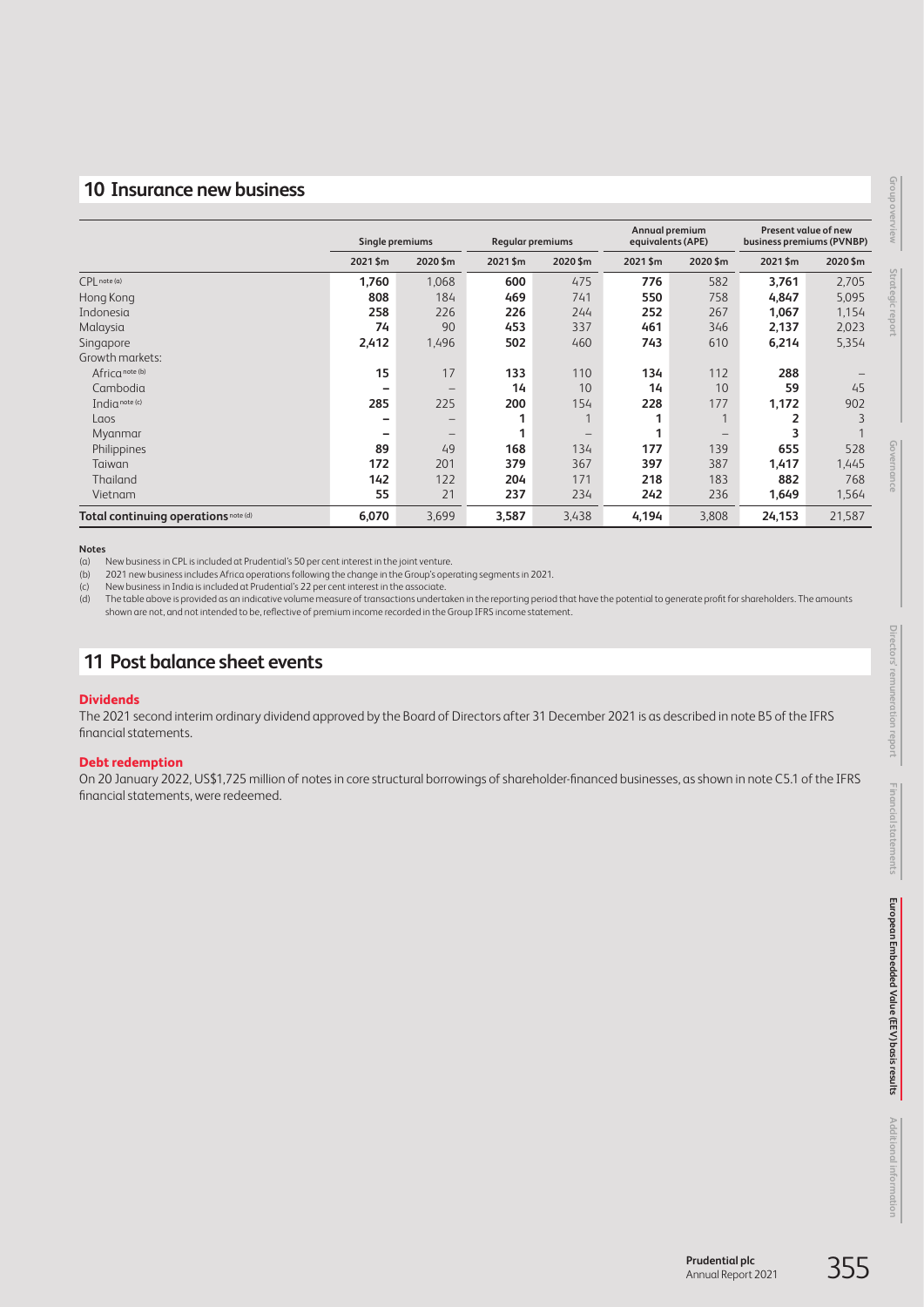# **Statement of Directors' responsibilities in respect of the European Embedded Value (EEV) basis supplementary information**

The directors have chosen to prepare supplementary information in accordance with the European Embedded Value Principles issued by the European Insurance CFO Forum in 2016 ('the EEV Principles') using the methodology and assumptions set out in the Notes on the EEV basis results.

When compliance with the EEV Principles is stated, those principles require the directors to prepare supplementary information in accordance with the Embedded Value Methodology (EVM) contained in the EEV Principles and to disclose and explain any non-compliance with the EEV guidance included in the EEV Principles.

In preparing the EEV supplementary information, the directors have:

- **>** Prepared the supplementary information in accordance with the EEV Principles;
- **>** Identified and described the business covered by the EVM;
- **>** Applied the EVM consistently to the covered business;
- **>** Determined assumptions on a realistic basis, having regard to past, current and expected future experience and to any relevant external data, and then applied them consistently;
- **>** Made estimates that are reasonable and consistent; and
- **>** Described the basis on which business that is not covered business has been included in the supplementary information, including any material departures from the accounting framework applicable to the Group's financial statements.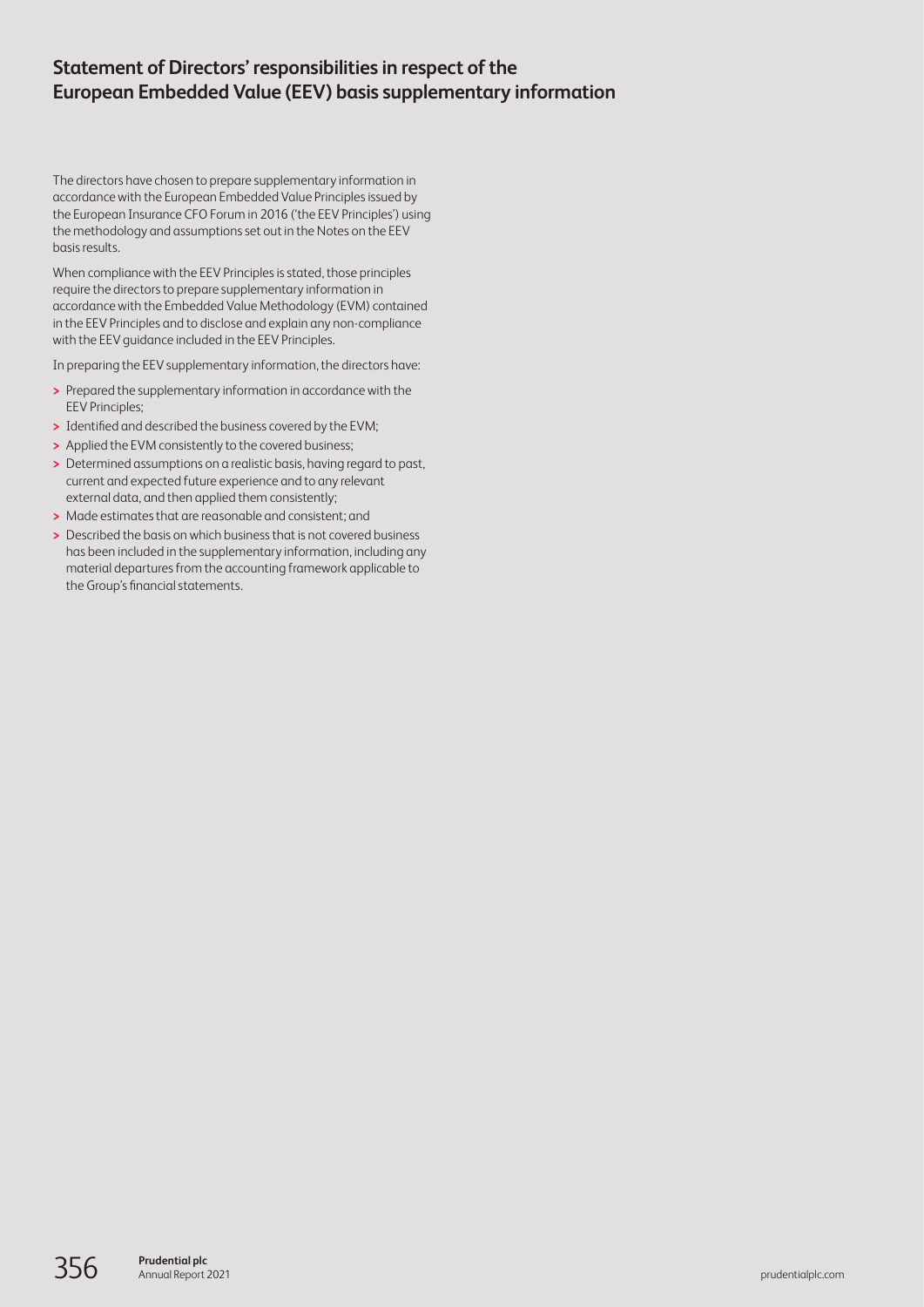# **Independent auditor's report to Prudential plc on the European Embedded Value (EEV) basis supplementary information**

### **Opinion**

We have audited the EEV basis supplementary information of Prudential plc ('the Company') for the year ended 31 December 2021 which comprise the EEV results highlights, movement in Group EEV shareholders' equity, movement in Group free surplus and related notes, including the basis of preparation on page 335. The EEV basis supplementary information should be read in conjunction with the Group financial statements.

In our opinion, the EEV basis supplementary information of the Company for the year ended 31 December 2021 has been properly prepared, in all material respects, in accordance with the European Embedded Value Principles issued by the European Insurance CFO Forum in 2016 ('the EEV Principles') using the methodology and assumptions set out in the Notes on the EEV basis results.

### **Basis for opinion**

We conducted our audit in accordance with International Standards on Auditing (UK) ("ISAs (UK)"), including ISA (UK) 800, and the terms of our engagement. Our responsibilities are described below. We have fulfilled our ethical responsibilities under, and are independent of the Company in accordance with, UK ethical requirements including the FRC Ethical Standard. We believe that the audit evidence we have obtained is a sufficient and appropriate basis for our opinion.

### **Emphasis of matter – special purpose basis of preparation**

We draw attention to page 335 of the EEV basis supplementary information. As explained on that page, the EEV basis supplementary information is prepared to provide additional information to users of the Group financial statements. As a result, the EEV basis supplementary information may not be suitable for another purpose. Our opinion is not modified in respect of this matter.

### **Going Concern**

The Directors have prepared the EEV basis supplementary information on the going concern basis as they do not intend to liquidate the Group or to cease their operations, and as they have concluded that the Group's financial position means that this is realistic. They have also concluded that there are no material uncertainties that could have cast significant doubt over their ability to continue as a going concern for at least a year from the date of approval of the EEV basis supplementary information ("the going concern period").

We used our knowledge of the Group, its industry, and the general economic environment in which it operates to identify the inherent risks to its business model and analysed how those risks might affect the Group's financial resources or ability to continue operations over the going concern period. The risks that were considered most likely to adversely affect the Group's available financial resources over this period were:

- **>** Adverse impacts arising from fluctuations or negative trends in the economic environment which affect the valuations of the Group's investments, wider credit spreads and defaults and valuation of EEV shareholders' equity due to the impact of these market movements;
- **>** The impact on regulatory capital solvency margins from movements in interest rates; and
- **>** Severely adverse policyholder lapse or claims experience.

We also considered less predictable but realistic second order impacts, such as failure of some of the Group's counterparties (such as banks and reinsurers) to meet commitments, which could give rise to a negative impact on the Group's financial position and liquidity, and wider economic factors such as the Coronavirus pandemic's impact on economic volatility and market uncertainty in the period, and other such macroeconomic events.

We considered whether these risks could plausibly affect the liquidity or solvency in the going concern period by assessing the Directors' sensitivities over the level of available financial resources indicated by the Group's cash flow forecasts taking account of severe but plausible adverse effects that could arise from these risks individually and collectively.

We assessed the completeness of the going concern disclosure.

Our conclusions based on this work:

- **>** we consider that the directors' use of the going concern basis of accounting in the preparation of the EEV basis supplementary information is appropriate;
- **>** we have not identified, and concur with the directors' assessment that there is not, a material uncertainty related to events or conditions that, individually or collectively, may cast significant doubt on the Group's ability to continue as a going concern for the going concern period; and
- **>** we found the going concern disclosure to be acceptable.

However, as we cannot predict future events or conditions and as subsequent events may result in outcomes that are inconsistent with judgements that were reasonable at the time they were made, the above conclusions are not a guarantee that the Group will continue in operation.

### **Fraud and breaches of laws and regulations – ability to detect Identifying and responding to risks of material misstatement due to fraud**

To identify risks of material misstatement due to fraud ("fraud risks") we assessed events or conditions that could indicate an incentive or pressure to commit fraud or provide an opportunity to commit fraud. Our risk assessment procedures included:

- **>** Enquiring of directors, the audit committee, internal audit, group security, and inspecting key papers provided to those charged with governance as to the high-level policies and procedures to prevent and detect fraud, including the Group's channel for "whistleblowing" and process for engaging local management to identify fraud risks specific to their business units, as well as whether they have knowledge of any actual, suspected, or alleged fraud.
- **>** Reading board and audit committee minutes.
- **>** Considering remuneration incentive schemes and performance targets for directors.
- **>** Consulted with professionals with forensic knowledge to assist us in identifying fraud risks based on discussions of the circumstances of the Group.

We communicated identified fraud risks throughout the audit team and remained alert to any indications of fraud throughout the audit. This included communication from the group team to all component audit teams in scope of relevant fraud risks identified at the Group level and requests to these audit teams to report to the Group audit team any instances of fraud that could give rise to a material misstatement at group.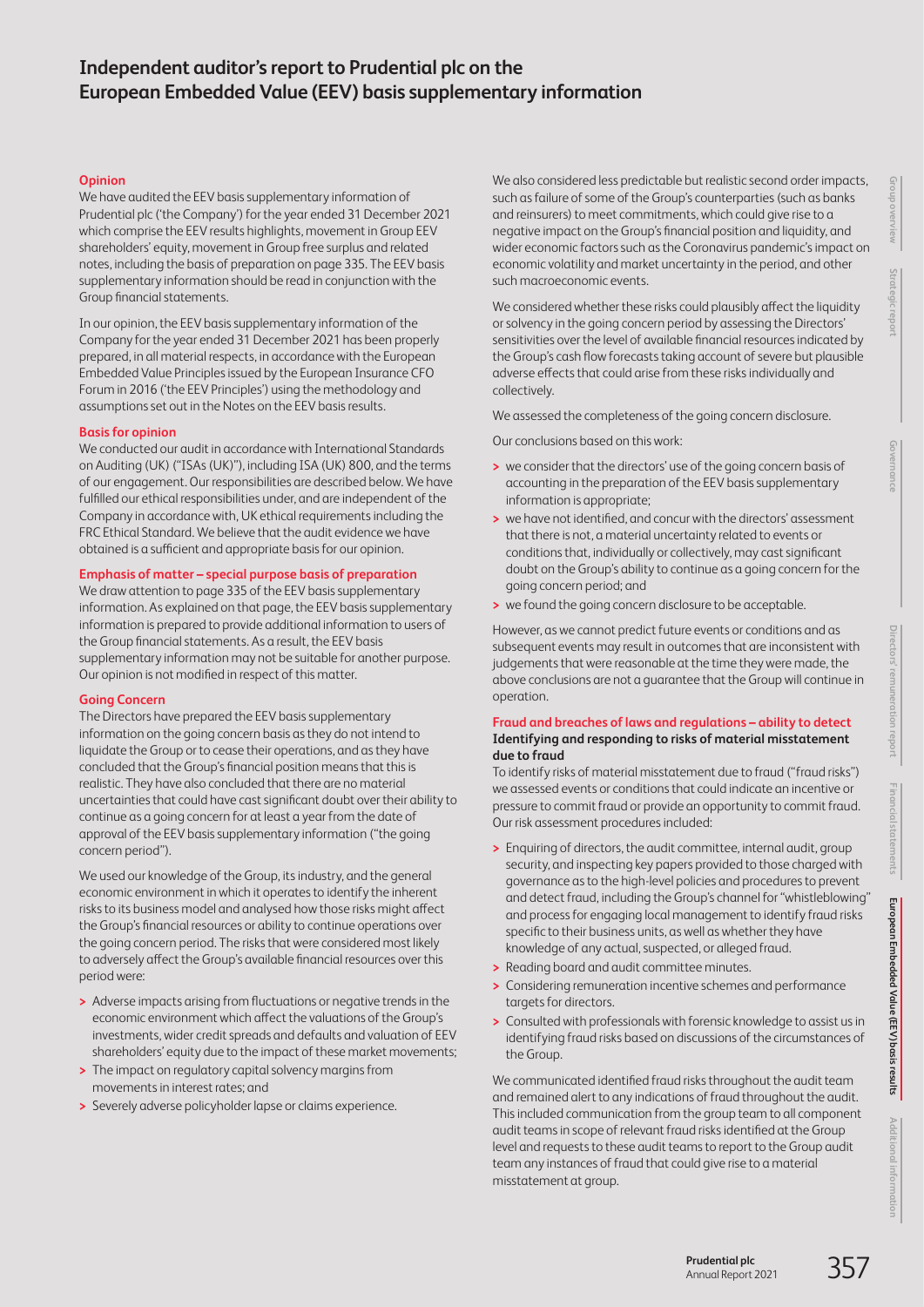As required by auditing standards, and taking into account possible pressures to meet profit targets, we perform procedures to address the risks of management override of controls, in particular the risk that group and component management may be in a position to make inappropriate accounting entries and the risk of bias in accounting estimates and judgements. Accordingly, we identified a fraud risk related to the selection of EEV operating assumptions given their direct impact on the Group's embedded value, the opportunity for management to manipulate assumptions due to the subjectivity involved and given the long-term nature of these assumptions which are more difficult to corroborate.

On this audit we do not consider there is a fraud risk related to revenue recognition as there is limited management judgement involved in the determination of all material revenue streams as the amounts are contractually derived.

In determining the audit procedures to address the identified fraud risks, we took into account the results of our evaluation and testing of the operating effectiveness of the group-wide anti-fraud risk controls. In order to address the risk of fraud specifically as it relates to the EEV operating assumptions, we involved actuarial specialists to assist in our challenge of management. We challenged management in relation to the selection of assumptions and the appropriateness of the rationale for any changes, the consistency of the selected assumptions across different aspects of the financial reporting process and comparison to our understanding of the product portfolio, trends in experience, policyholder behaviour and economic conditions and also by reference to market practice.

To address the pervasive risk as it relates to management override, we also performed procedures including:

- **>** Identifying journal entries based on risk criteria and comparing the identified entries to supporting documentation. These include journal entries related to non-recurring transactions.
- **>** Evaluating the business purpose of non-recurring transactions.
- **>** Assessing significant accounting estimates for bias.

### **Identifying and responding to risks of material misstatement due to non-compliance with laws and regulations**

We identified areas of laws and regulations that could reasonably be expected to have a material effect on the EEV basis supplementary information from our general commercial and sector experience, through discussion with the directors, and from inspection of the Group's regulatory and legal correspondence. We discussed with the directors and other management the policies and procedures regarding compliance with laws and regulation.

As the Group is regulated, our assessment of risks involved gaining an understanding of the control environment including the entity's procedures for complying with regulatory requirements.

We communicated identified laws and regulations throughout our team and remained alert to any indications of non-compliance throughout the audit. This included communication from the group to all in-scope component audit teams of relevant laws and regulations identified at the group level, and a request for these teams to report to the group any instances of non-compliance with said laws and regulations, or any identified local laws and regulations, that could give rise to a material misstatement at group.

The potential effect of these laws and regulations on the EEV basis supplementary information varies considerably.

Firstly, the Group is subject to laws and regulations that directly affect the EEV basis supplementary information including taxation legislation and we assessed the extent of compliance with these laws and regulations as part of our procedures on the related EEV basis supplementary information items.

Secondly, the Group is subject to many other laws and regulations where the consequences of non-compliance could have a material effect on amounts or disclosures in the EEV basis supplementary information, for instance through the imposition of fines or litigation or the loss of the Group's licence to operate. We identified the area of regulatory capital as that most likely to have such an effect recognising the financial and regulated nature of the Group's activities. Auditing standards limit the required audit procedures to identify non-compliance with these laws and regulations to enquiry of the directors and other management and inspection of regulatory and legal correspondence, if any. Therefore, if a breach of operational regulations is not disclosed to us or evident from relevant correspondence, an audit will not detect that breach.

### **Context of the ability of the audit to detect fraud or breaches of law or regulation**

Owing to the inherent limitations of an audit, there is an unavoidable risk that we may not have detected some material misstatements in the EEV basis supplementary information, even though we have properly planned and performed our audit in accordance with auditing standards. For example, the further removed non-compliance with laws and regulations (irregularities) is from the events and transactions reflected in the EEV basis supplementary information, the less likely the inherently limited procedures required by auditing standards would identify it.

In addition, as with any audit, there remained a higher risk of non-detection of fraud, as these may involve collusion, forgery, intentional omissions, misrepresentations, or the override of internal controls. We are not responsible for preventing non-compliance or fraud and cannot be expected to detect non-compliance with all laws and regulations.

### **Other information**

The directors are responsible for the other information presented in the Annual Report together with the EEV basis supplementary information. Our opinion on the EEV basis supplementary information does not cover the other information and, accordingly, we do not express an audit opinion or any form of assurance conclusion thereon.

Our responsibility is to read the other information and, in doing so, consider whether, based on our EEV basis supplementary information audit work, the information therein is materially misstated or inconsistent with the EEV basis supplementary information or our audit knowledge. Based solely on that work, we have not identified material misstatements in the other information.